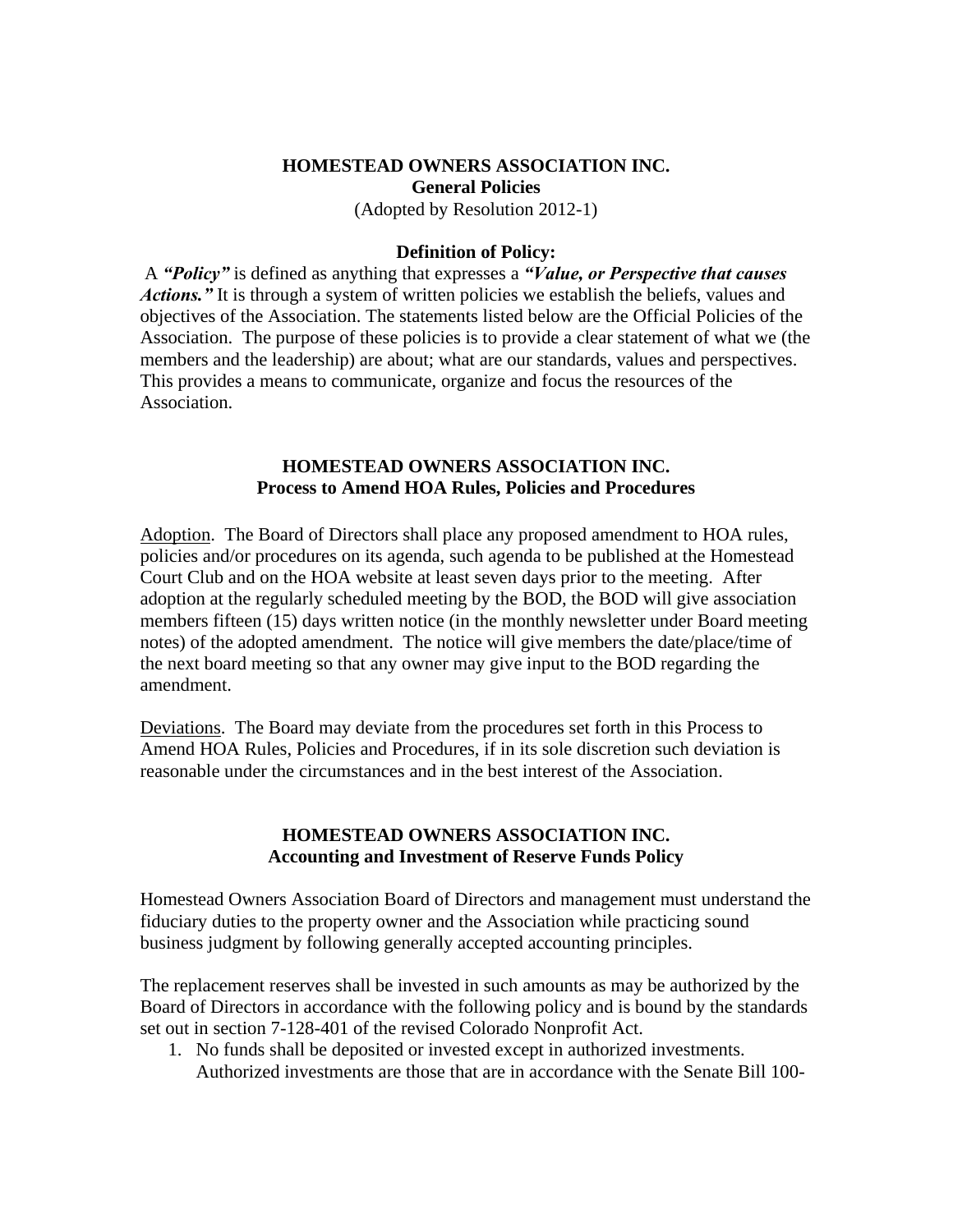05 and with the declaration and bylaws of the Homestead Owners Association and that are obligations of, or fully guaranteed by, the U.S. government.

- 2. All accounts, instruments, and other documentation of such investments shall be subject to the approval of, and may from time to time be amended by, the board of directors as appropriate, and they shall be reviewed at least every two years.
- 3. Investments shall be guided by the following goals, listed in decreasing order of importance: (A) Safety of principle. The long-term goal is safety of the replacement reserves and to promote and ensure the preservation of the reserve fund's principal. (B) Liquidity and accessibility. Funds should be readily available for projected or unexpected expenditures. This will be achieved by structuring maturities to ensure availability of assets for that time when reserve analyses anticipate needs. (C) Minimal costs. Investment costs (redemption fees, commissions, and other transaction costs) should be minimized. (D) Professional management. Funds should be invested with professional managers who have good reputations and sound credentials. (E) Return. Funds should be invested to seek the highest level of return that is consistent with preservation of the purchasing power of the principal and accumulated interest and work to mitigate the effects of interest rate volatility upon reserve assets.

### **HOMESTEAD OWNERS ASSOCIATION INC. Notice of Meetings and Meeting Procedure Policy** (Adopted by Resolution 2011-2)

## **Parliamentary Procedures - Board Meetings:**

The meetings of the Board of Directors will be conducted in accordance with Roberts Rules of Order as revised or such other written procedures adopted by the Board of Directors in advance of any meeting.

Protocol and Conduct of Members:

- 1. Members of the Board will conduct themselves in a respectful manner to other members of the Board. They will not publicly or privately ridicule anyone.
- 2. A Director will have the right to propose any matter as a priority consideration that may be at a variance to these Policies and Procedures. A Director will at all times, subsequent to a vote, support the decisions of the majority of the Board regardless of the position that Director has taken at the time of the vote.
- 3. A Director will be loyal to the Association and conform to the Association's policies.
- 4. A Director will not have private meetings with other members of the Board in which business of the Association is discussed. The principal is that all members of the Board must be privy to all discussions and deliberations of the Board.
- 5. No Director will assume or is vested with any authority to direct a member, contractor, agent or employee of the Association. The authority of a Director is limited to the vote upon policies of the Association and participation in the meetings of the Board.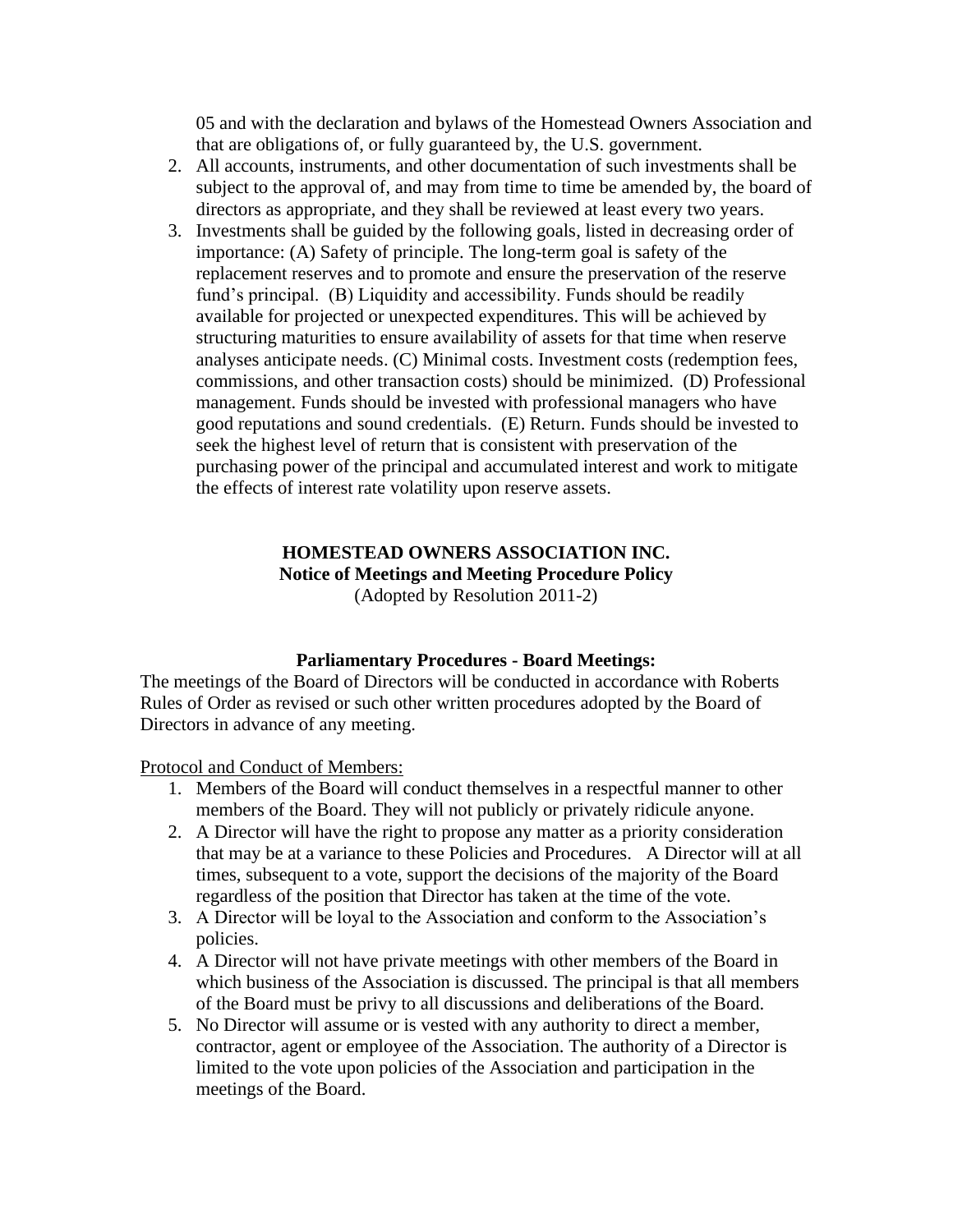6. The Board will speak through its Chairperson and its written policies. No member of the Board will have greater powers than another Director.

### Violations and Sanctions:

Any conduct or conflict of interest policy violation will be considered by the Board and sanctions may be taken. Any sanction must be appropriate to the circumstances. However, in the consideration of sanctions, it will be the duty of the Board to report to the membership any infraction of these policies or the Governance of the Association to the membership. In addition it will be each Director's responsibility to assure that these policies are enforced through the mechanisms of the Board.

### Chairperson:

It will be the duty of the Chairperson of the Board to call and convene meetings of the Board as is necessary. For purposes of this section the President of the Association will act as the Chairperson of meetings of the Board. In the absence of the Chairperson the Vice-President will act as the Chairperson

#### **Committees of the Association:**

All Committees will be established by the Board of Directors and will be accountable to the Board. Committee members shall serve at the pleasure of the Board and may be removed without cause.

Appointees to a Committee will conform to establish ethical standards. No appointment to a committee will be considered if the appointee has the potential of using the office in a manner that would extend the personal interests of that member or a group of members. A committee member will not serve to represent the personal interest of any member of the association, group of members or themselves. They will strive to serve the general welfare and interests of all of the members without any consideration of individual benefits.

Committee members accept the duties of a committee person and may serve so long as they may conform to these Standards of Care and Conduct. It will be the duty of any appointee to any committee to promptly remove themselves from any deliberation in which would be a conflict of interest or a violation of these Standards of Care and Conduct. It will be the duty of all Directors to assure that these standards are enforced. As such, it will be the duty of a Director to report any violation of these Standards of Care and Conduct to the Committee Chairperson or to the Board of Directors, as the case requires.

A member of a Committee will be available to perform such tasks and duties as are assigned. It will be the duty of the member of the Committee to promptly submit a notice of resignation at any time that he or she finds that they will not be ably to fulfill the duties of the position. Included in the consideration is the attendance of meetings, the review and study of matters and reference to authorities on the subject. They will make reasonable inquiry concerning the subject and regarding the trustworthiness of the authority. Any committee chair person shall meet the same requirements as are set forth for Board members.

## **Standing Committees:**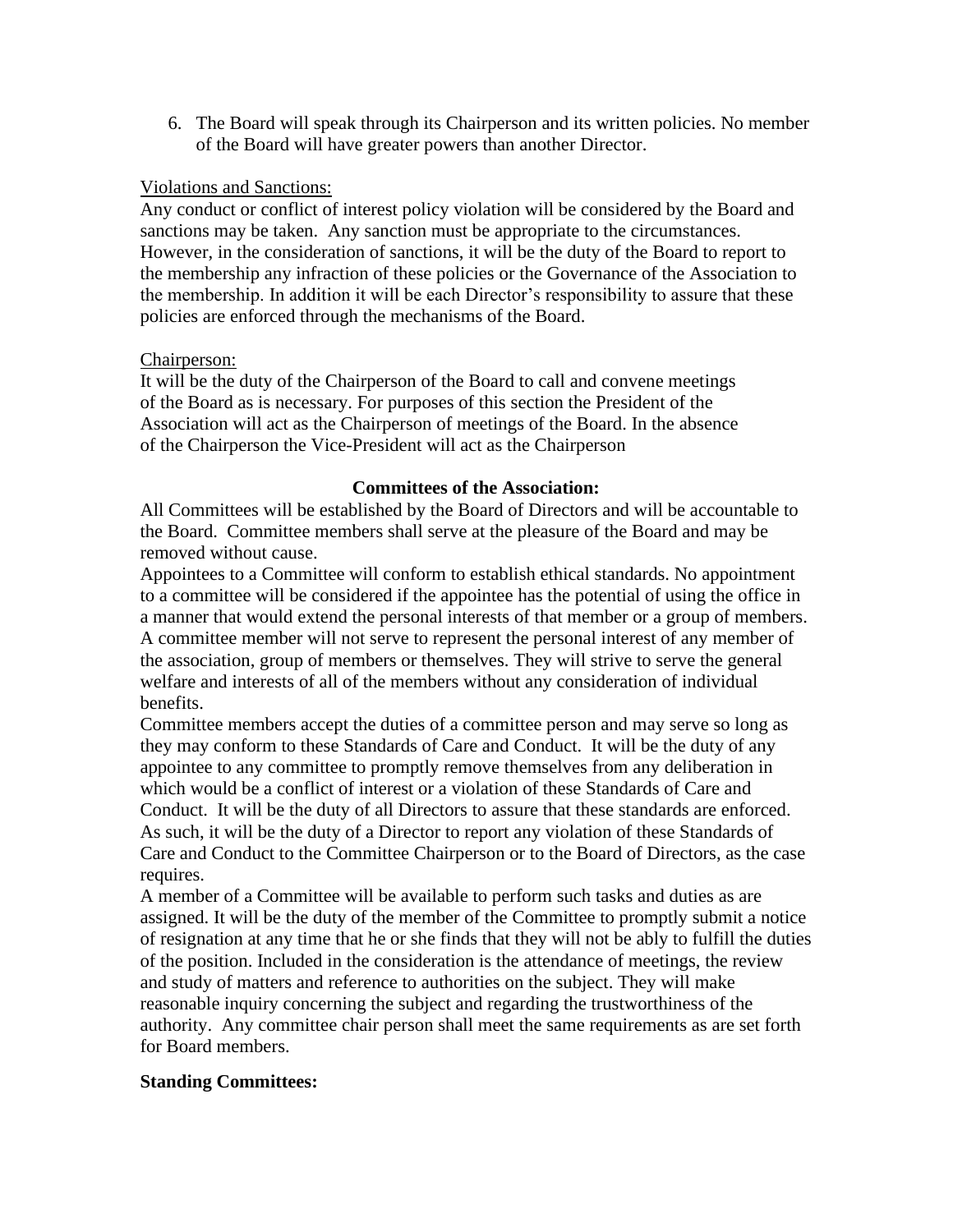Design Review Committee: The purpose of the Committee is to review and recommend to the Board Design & Maintenance Standards of those improvements that are within the jurisdiction of the Association. The Committee does not perform any duty which will be executive in nature. The duty of the Committee is to recommend a coherent system of Architectural Standards. These Standards will be adopted or amended by the Board of Directors and distributed to the members. The administration of Architectural Standards and guidelines will be separately performed by Management (Staff). Management will exercise the authority of the Association to administer these policies. Management will have the authority to make judgments so long as they are reasonably within the goals and objectives established by these Standards.

Nominations and Elections Committee: This Committee will have the duty and obligation to choose from eligible candidates the individuals who have demonstrated the highest quality and standards necessary and appropriate for the position. Among the factors that should be considered are: (1) Trustworthiness; (2) Experience in the area; (3) Open Minded; (4) Availability; (5) The ability to Conduct themselves in a consistent and diligent manner; (6) Integrity.

#### **Ad-Hoc Committees:**

Temporary Committees serving the Board to research and recommend policies and alternatives to the Board of Directors.

#### **Notice of Members of Board Meetings - the Rules of Conduct:**

Members of the Board of Directors will by acceptance of the position of Director agree to comply with these rules of conduct and with the rules generally provided in Roberts Rules of Order, Homestead Bylaws and Declaration of Covenants, and Homestead Conditions and Restrictions.

Meetings will be noticed to the members of the Board and will be posted on the Homestead web site and on the community bulletin board at the Homestead Court Club. This notice will be posted at least 7 days before the meeting. Owners will receive notice for annual or special member (owner) meetings per the requirements of the HOA Declarations (no less than ten days or no more than fifteen days written notice); in addition to such notice will be posted electronically on the HOA's website and physically posted in a conspicuous location at the main office located in the Homestead Court Club.

The rules of the meeting (agenda, length of time anyone may speak to any issue, e.g., etc.) will be set by the presiding officer. Owners have the right to attend Board Meetings. They may speak before the Board votes on any issue subject to reasonable time constraints established by the Board which unless otherwise established due to meeting agenda, such time shall be 2 minutes. After a motion and second has been made on any matter to be discussed, at a time determined by the Board, but prior to a vote by the directors, owners, or their designated representatives, present at such time shall be afforded an opportunity to speak on the motion for an allotted time.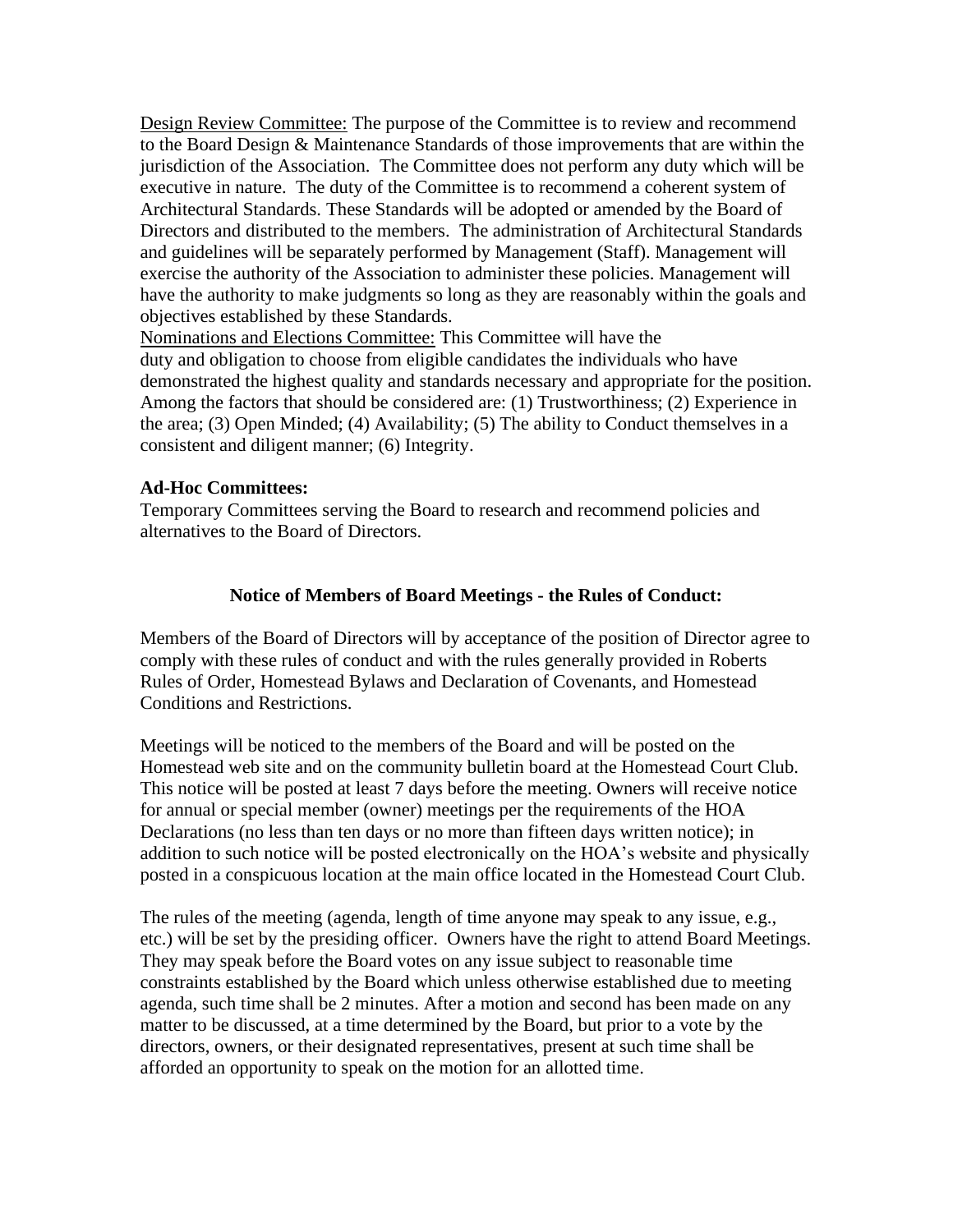### **Executive Sessions of the Board - the Rules of Conduct:**

It will be the Policy of Board of Directors to adjourn meetings of the Board to an executive session after announcing in open session the general purpose of the executive session. Executive sessions of the Board will be confidential and no member of the Board will divulge the contents of the discussion without the express approval of a majority of the Board who were in attendance at the meeting. Further, no decisions of a policy nature effecting the general membership will be made in an executive session. If there is a decision that affects the general membership which by its nature would compromise the ability of the Association to discharge their duties, this decision will be only made in executive sessions if no other means are available.

The Board will at all times comply by CRS 38-33.3-308 as a general statement items in which executive sessions are usual and appropriate includes the following: (1) Legal matters containing information that is privileged and should remain confidential between the affected parties. (2) Hearings and disputes between a member and the Association in which the member has requested a closed hearing. (3) Human Resource/personnel information, including contract information and contract negotiations.

## **Hearings, Town Hall Meetings and Workshops of the Board - the Rules of Conduct:**

## Purpose of Meetings:

These meetings are for the purpose of gathering information and opinions. The meetings will not be used for the purpose of adopting policies or procedures of the Association. A matter will be deferred to the appropriate authorities, Board or Management. Hearings: These meetings can be under the direct control of the Board, a standing committee of the Association or a special committee so long as the committee has been authorized in their charter to hold meetings. Notice to hearings will be posted in the same manner as meetings of the Board, except if the hearing is a hearing in a matter, which would be not open as provided under the provisions of executive meetings; then no such notice will be posted.

## Town Hall Meetings:

Will be for the purpose of receiving information from the general membership or to provide answers to the general membership. These meeting may also be used for the annual Homeowner education meeting as laid out in the Homeowner education policy. These meetings will not be a "Membership Meeting" in which decisions will be made or policies established or procedures developed. Notice to said meetings will be posted in the same manner as meetings of the Board.

# **Parliamentary Procedures - Membership Meetings:**

Generally, there will be three (3) types of Membership Meetings: Type 1 is the "Annual Meeting of the Members"; Type 2, Special Membership Meeting called by the Board for the purpose of resolving issues reserved to the membership; Type 3, Special Membership Meeting called by a petition of the membership, as prescribed by the Association's Bylaws.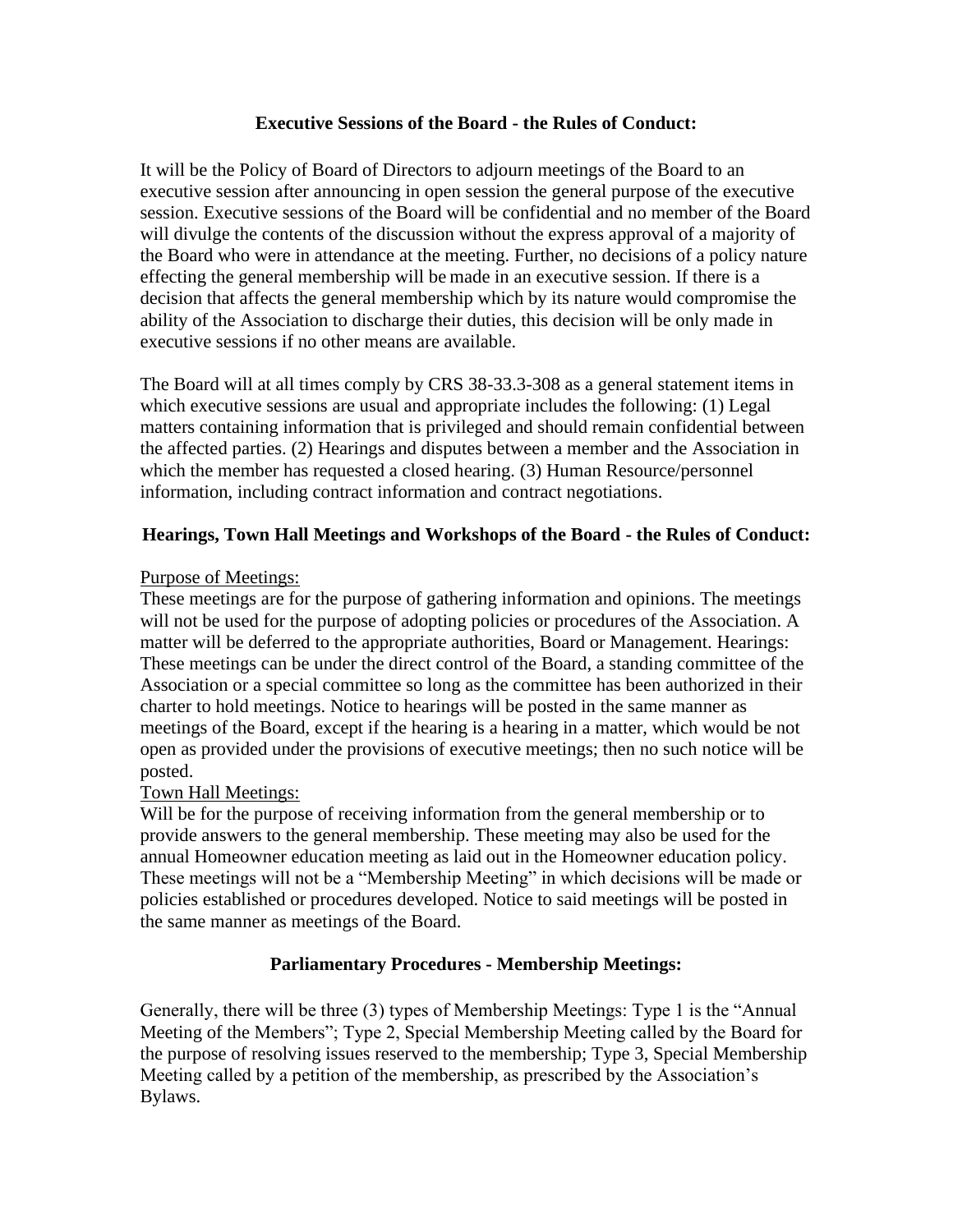#### Chairperson of Membership Meetings:

The President of the Association will act as the Chairperson of all membership meetings. No petition or action of the membership will purport to replace the Chairperson. All official meetings of the Association will be under control of a properly appointed person serving at the direction of the Board of Directors. Any action or attempted action by members to replace the Chairperson may only be done upon strict adherence to the Bylaws and statutes that control the removal of a member of the Board or the recall of the entire Board of Directors. No business shall be conducted at any member meeting other than such business that was specifically noticed in the agenda.

### Protocol and Conduct of Meetings:

All meetings of the membership in which a vote will be taken must have given at least fifteen (15) days notice as provided in the Bylaws of the Association of any action or proposed action. Secret ballot can be requested by 20% of owners present or in person. It will be a violation of this policy to consider actions at a duly constituted meeting in which a quorum is present if the issue or topic has not been fully disclosed to all of the membership at least fifteen (15) days prior to the meeting or vote. No proxy will be valid unless the matters have been fully disclosed to the member giving the proxy and the right of any member to instruct the proxy holder. It will be presumed that proxies presented to the Association will remain in effect if the proposed information has been provided to each proxy giver at least fifteen (15) days before the meeting. Amendments at a meeting concerning the proposed matter before the membership will not be allowed. Meetings will be held in accordance with Roberts Rules of Order as amended or such other written procedures adopted by the Board in advance of the meeting.

The Association's secretary or such person(s) designated by the Secretary shall check in owners attending in present upon the Membership List prepared in accordance with Colorado Law. Additionally, upon receipt by the Association, the Association Secretary, or such person designated by the Secretary, shall register the proxy in the meeting voting list prepared in accordance with the Colorado Revised Non-Profit Corporation Act. The Association shall retain proxies used in accordance with the requirements of C.R.S. 38-33.3-317.. Additionally, the Association may review any power of attorney used to assign voting rights from one owner to an owner attending the meeting and so long as such power of attorney is executed and delivered in accordance with state law, the Association shall return such power of attorney to the owner's agent.

The Association shall prepare a Members List indicated the names and addresses of those owners entitled to vote at a meeting of the Members in accordance with CRS 7-127-201. The Member List shall be made available for inspection 24 hours prior to the meeting and thereafter.

Proxies delivered to the Association will be binding upon the Association in accordance with Colorado law, however, the Association has no affirmative duty to notify the person to which the proxy was conveyed and received by the Association.

## **Electronic Communication – Board and Committee Meetings:**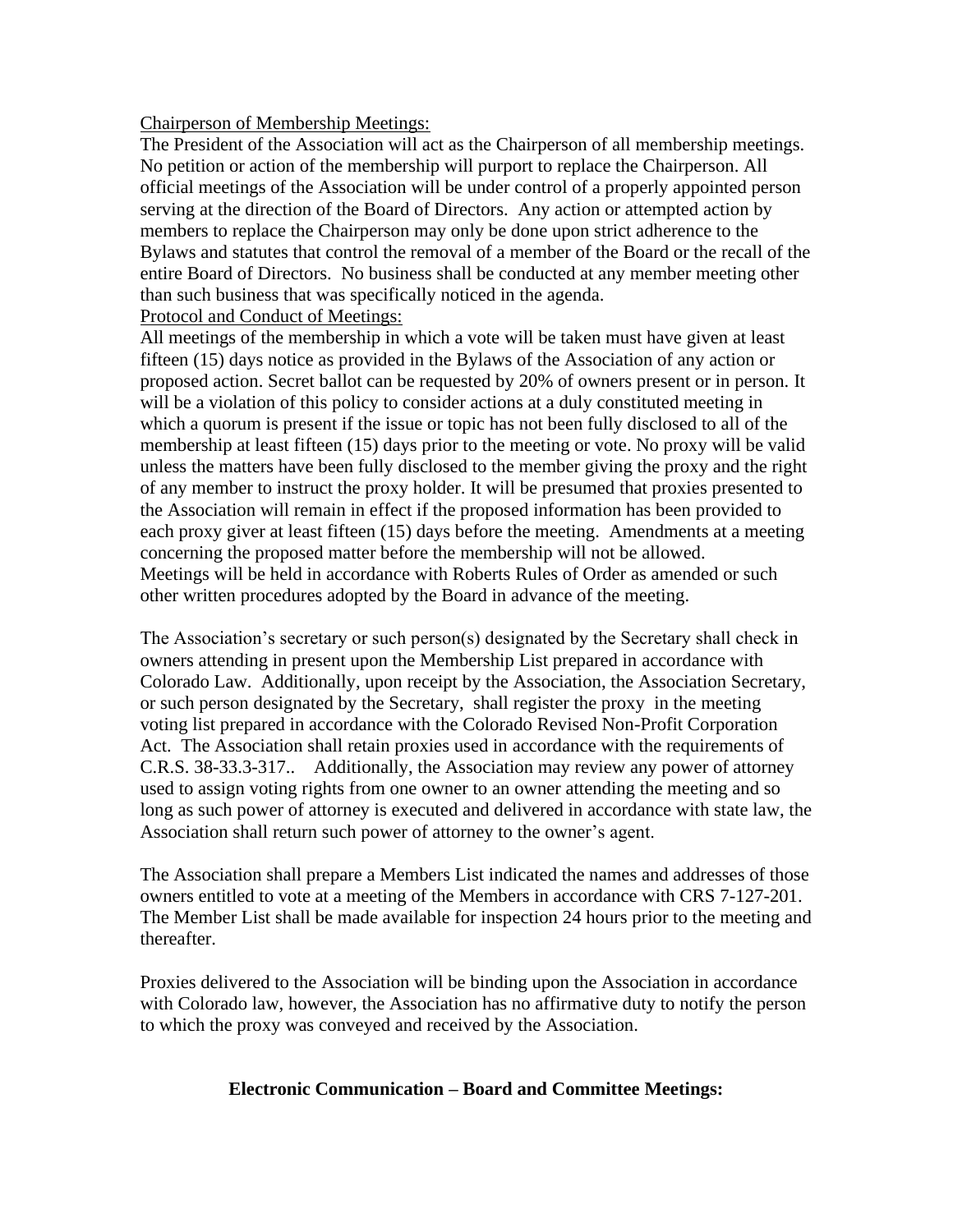#### (Adopted by Resolution 2006-2 and 2011-1)

#### Notice:

Meetings of the Board (regular, executive, special, or committee) may be noticed to Board members by first-class mail or by 48 hours' notice (seven days notice to the general membership for regular meetings.) delivered personally or by telephone, including a voice messaging system or other system or technology designed to record and communicate messages, telegraph, facsimile, electronic mail, or other electronic means; provided, however, that notice need not be given to any Board member who has signed a written waiver of notice by these means. An agenda for all regular meetings shall be prepared by the president or by management under the direction of the president.

### Teleconferencing:

Members of the Board may participate in a meeting through the use of a conference telephone or similar communications equipment, so long as all members participating in the meeting can hear one another. It is necessary that Board members be able to confer with each other in order to comply with their legal duties. A teleconference is a meeting of the Board in which Board members are in different locations, connected by electronic means, through audio, video or both. The Board may typically use teleconferences for all purposes in connection with any meeting of the Board of Directors. All votes taken during a teleconference meeting shall be by roll call. The teleconferencing members participation will count toward the in person quorum. All teleconferenced meetings shall be conducted in the same manner that protects the statutory rights of the members, including the right of the membership to address the Board. All Board policies and association bylaws shall apply to board meetings that are teleconferenced.

#### Discussion:

Members of the Board may use any technology to discuss matters of importance to the Association prior to any meeting of the Board. This discussion must include/copied to ALL Board members. This discussion is limited in that no policy, vote, or decision can be made by means of this discussion. All Board policies and Association bylaws (including the protocol and conduct of members policy, and Board member conflict of interest policy) shall apply to any discussion by electronic means.

### **HOMESTEAD OWNERS ASSOCIATION INC. Risk Management Standards and Insurance Claims Policy**

Insurance: It will be the Policy of the Association to have sufficient coverage in policies of insurance in the forms that are ordinary for Associations of this nature. Deductibles will be a common expense for losses that occur on the properties of the Association subject to certain written exceptions. Limits of coverage shall be as is customary and ordinary.

Claims: Homeowners submitting claims to any of Homestead Insurance carriers listed on the general information sheet must first notify the Associations general office. The Association may elect to cover any claims presented from the ownership, in order to keep premiums down. If requested the owner must allow the Board reasonable opportunity to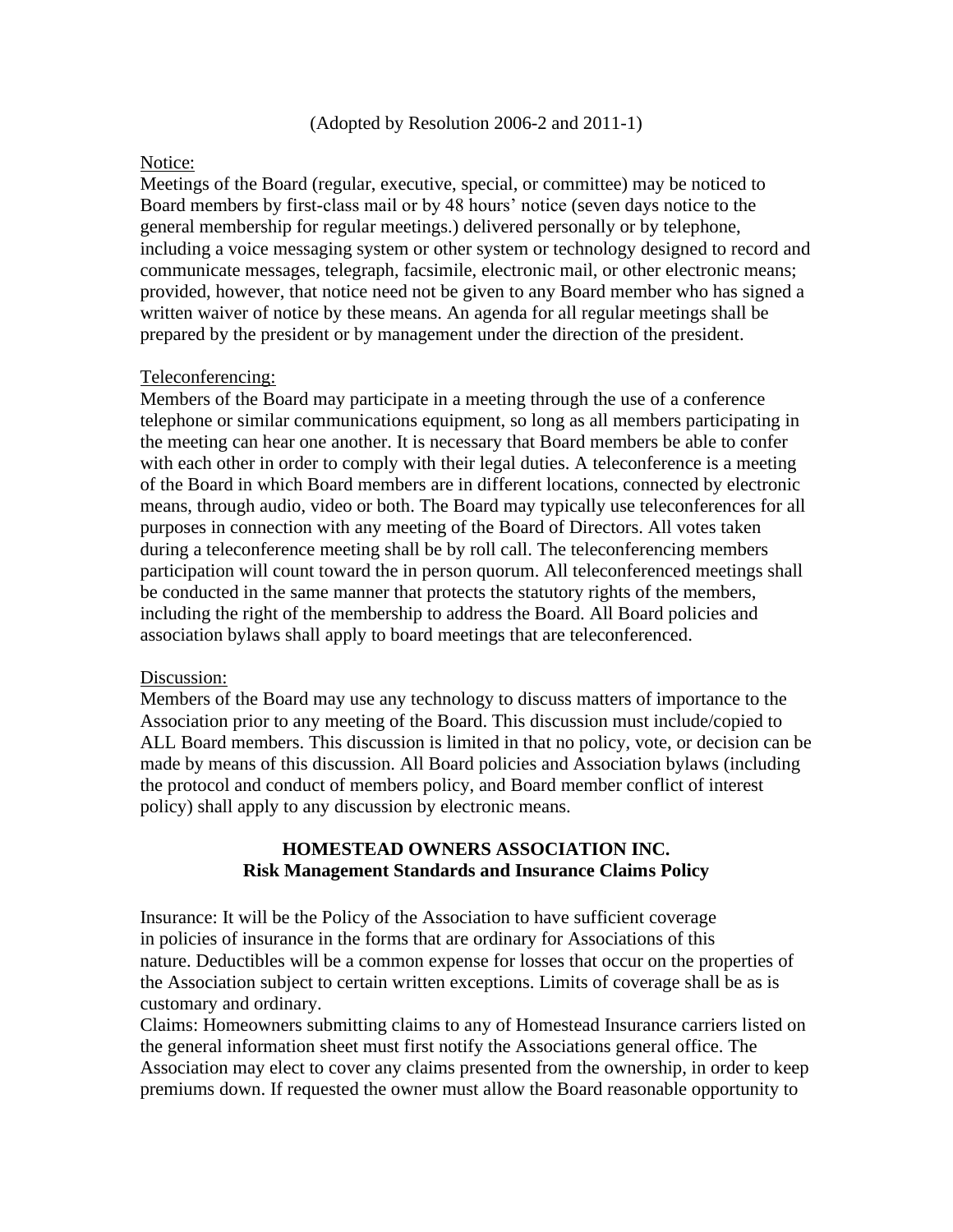inspect the claim and determine if the subject matter of the claim is within the associations insurance responsibility. Claim contact numbers are provided on the general information sheet.

### **HOMESTEAD OWNERS ASSOCIATION INC. Owner and Board Member Education Policy**

Director education: Homestead Owner Association will reimburse Directors for attending educational meetings and seminars on responsible governance of the Association, by the Board as a common expense.

Owner Education: Homestead Owners Association offers an hour-long orientation program throughout the year. Please contact the Member Services Office for more information at (970) 926-1067

This event is geared toward anyone who wants a brief overview of the services Homestead Owners Association provides. The first part of the program will give attendees a history of Homestead and describe amenities and facilities that are open to the public. Homestead staff will present this section. The second part of the orientation will be focused on services that members receive including the private amenities, explanation of all governing documents including; architectural standards, bylaw, policies, rules and regulations and other information helpful to homeowners. Homestead's legal representation will present the final portion. Conclusion will be a question and answer session.

In addition or in place of the above, the Association will also provide annual educational opportunities at the annual meeting which may include presentations from Homestead's legal counsel or other industry professionals familiar with homeowners associations.

The orientations are presented at the Homestead Court Club community room. Call for dates (970) 926-1067, or check the Web site calendar.

**Homestead Owners Association Inc. hosts special orientations in order to inform and educate new and existing members. All members are invited to attend these programs sponsored by Homestead.**

## **POLICY OF THE HOMESTEAD OWNERS ASSOCIATION, INC. REGARDING POLICIES AND PROCEDURES FOR COVENANT AND RULE ENFORCEMENT**

(Adopted by Resolution 2020-10-1)

WHEREAS, the Declaration of Homestead Owners Association, as amended, grants the Board of Directors of Homestead Owners Association and its agents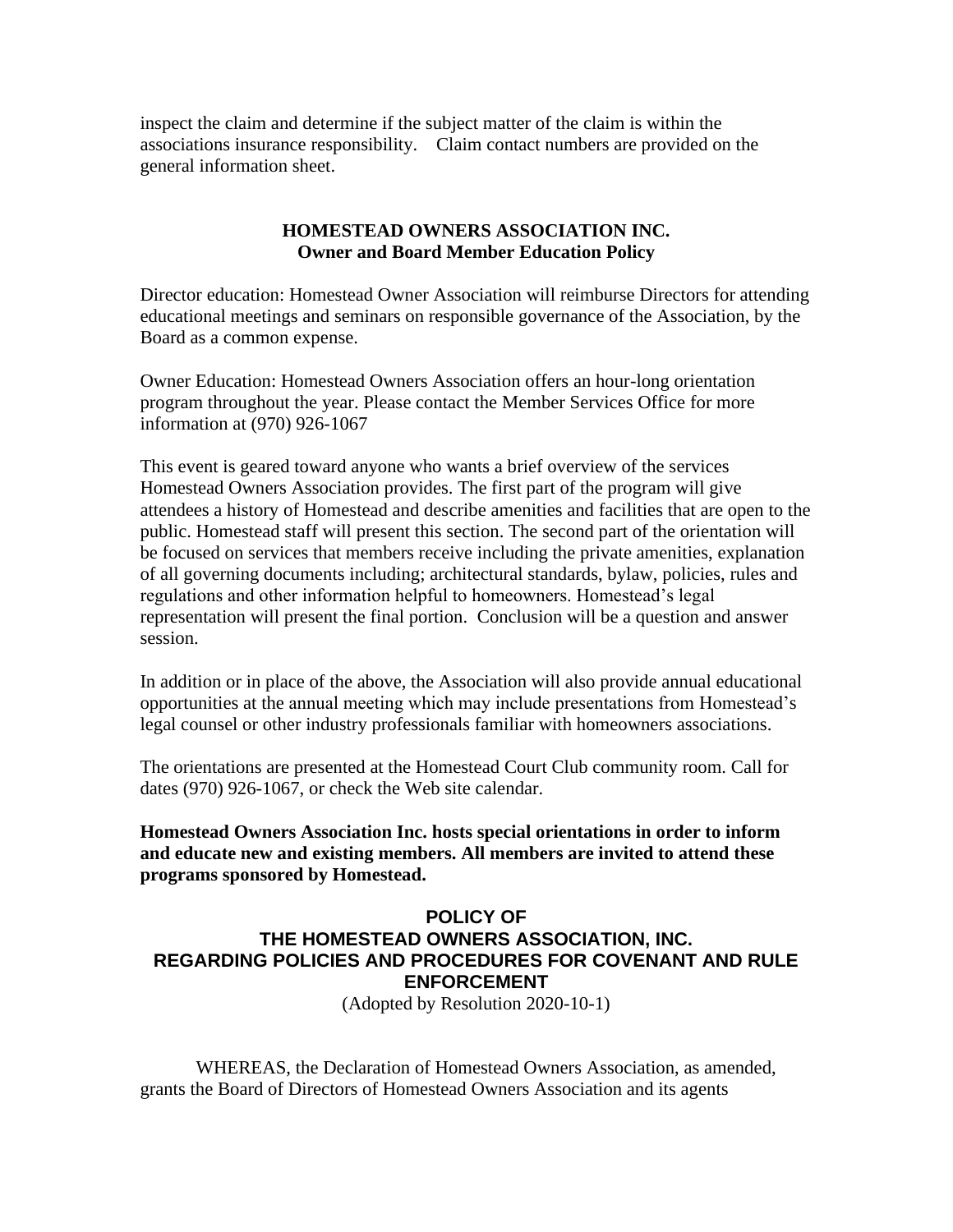("Association") with the power to enforce all covenants, restrictions, easements and charges contained in the Declaration and Guidelines. The Board of Directors desires to promote the health, safety and general welfare of all residents within the Association and to enhance and protect the value, desirability, and attractiveness of all property within the community.

# The following covenant enforcement procedures will be followed:

1. Reporting Violations. Complaints regarding alleged violations may be reported by an Owner or resident within the community, a group of Owners or residents, the Association's management company, if any, Board member(s) or committee member(s) by submission of a written complaint.

# 2. Complaints.

(a) Complaints by Owners or residents shall be in writing and submitted to the Board of Directors. The complaining Owner or resident shall have observed the alleged violation and shall identify the complainant ("Complainant"), the alleged violator ("Violator"), if known, and set forth a statement describing the alleged violation, referencing the specific provisions which are alleged to have been violated, when the violation was observed and any other pertinent information. Non-written complaints or written complaints failing to include any information required by this provision may not be investigated or prosecuted at the discretion of the Association.

(b) Complaints by a member of the Board of Directors, a committee member, or the manager, if any, may be made in writing or by any other means deemed appropriate by the Board if such violation was observed by the Director or Manager.

(c) The following complaints shall be reported to local authorities:

I. Pet violations and complaints should be reported to Eagle County Animal Control, 970- 328-3647 or [animalservices@eaglecounty.us.](mailto:animalservices@eaglecounty.us) See also Section 5.5 of the Amended and Restated Declaration and the First Amendment to the Restated Declaration.

II. Wildlife issues should be reported to the Division of Wildlife at 970-947-2920

III. Speeding and parking on public streets and right-of-ways complaints should be reported to the Eagle County Sheriff's non-emergency number, 970-479-2201. See also Section 5.13 of the Amended and Restated Declaration and the First Amendment to the Restated Declaration.

IV. Public road & sidewalk maintenance and conditions comments should be reported to Eagle County Road and Bridge Department, 970-328-3540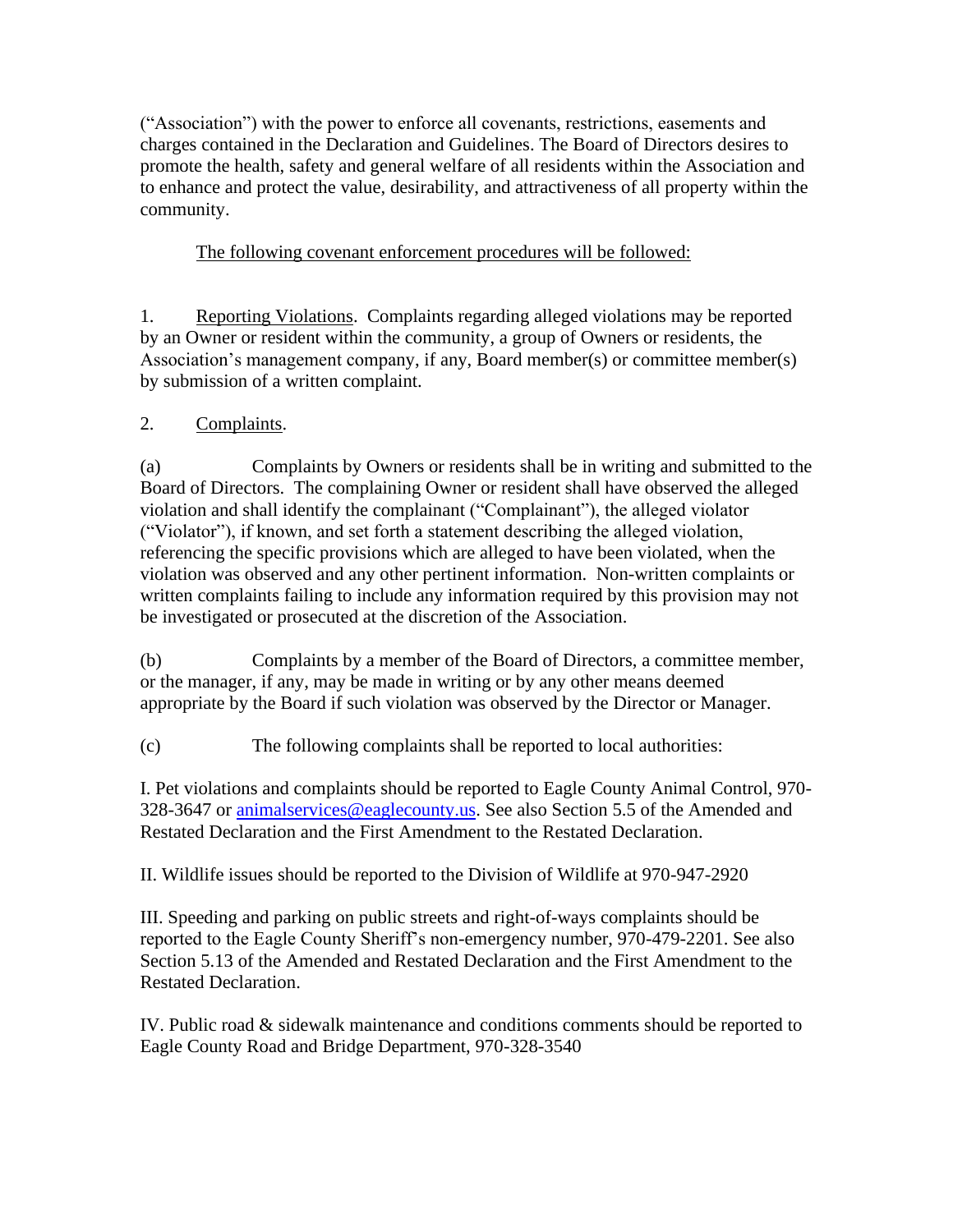V. Loud parties and noise violations should be reported to the Eagle County Sheriff's non-emergency number, 970-479-2201. See also Section 5.10 of the Amended and Restated Declaration and the First Amendment to the Restated Declaration. VI. Trailer/RV/Snowmobile Parking policies defines "loading and unloading" as:

- o The resident must notify the General Manager prior to parking any of these items in their driveway if they plan to leave them for 4 hours or more.
- o If parking for 4 hours or less, no notification is required.
- o After notification, the resident may leave it there for up to 48 hours maximum.
- o After the 48 hours, the RV/Boat/Trailer/Snowmobile/Etc. must leave the driveway for at least 48 hours.
- o Parking of these items will only be allowed no more than 8 days per month total, with no more than 48 hours per notification to the DRC.
- o Class "B" Vans and pickups with bed toppers, that are daily drivers are not considered RV's.

3. Investigation. Upon receipt of a complaint by the Association, if additional information is needed, the complaint may be returned to the Complainant or may be investigated further by a Board designated individual or committee. The Board shall have sole discretion in appointing an individual or committee to investigate the matter.

4. Initial Warning Letter. If a violation is found to exist, an initial warning letter shall be sent to the Violator explaining the nature of the violation. The Violator will have 10 days from the date of the letter to come into compliance. The foregoing procedure will not be used, however, in the event the violation is determined by the Board to be a Repetitious Violation as defined in paragraph 13 of this policy. In such event, the procedure outlined in paragraph 13 shall be followed.

5. Continued Violation After Initial Warning Letter. If the alleged Violator does not come into compliance within 10 days of the initial warning letter, this will be considered a second violation for which a fine may be imposed following notice and opportunity for a hearing. A second and subsequent letter(s) shall then be sent to the alleged Violator, providing notice and an opportunity for a hearing, and explaining if a violation is found to exist, a fine may be imposed pursuant to this Policy. The letter(s) shall further state that the alleged Violator is entitled to a hearing on the merits of the matter provided that such hearing is requested in writing within 10 days of the date on the violation letter. The foregoing procedure will not be used, however, in the event the violation is determined by the Board to be a Repetitious Violation as defined in paragraph 13 of this policy. In such event, the procedure outlined in paragraph 13 shall be followed.

6. Notice of Hearing. If a hearing is requested by the alleged Violator, the Board, committee or other person conducting such hearing as may be determined in the sole discretion of the Board, shall serve a written notice of the hearing to all parties involved at least 10 days prior to the hearing date.

7. Impartial Decision Maker. Pursuant to Colorado law, the alleged Violator has the right to be heard before an "Impartial Decision Maker." An Impartial Decision Maker is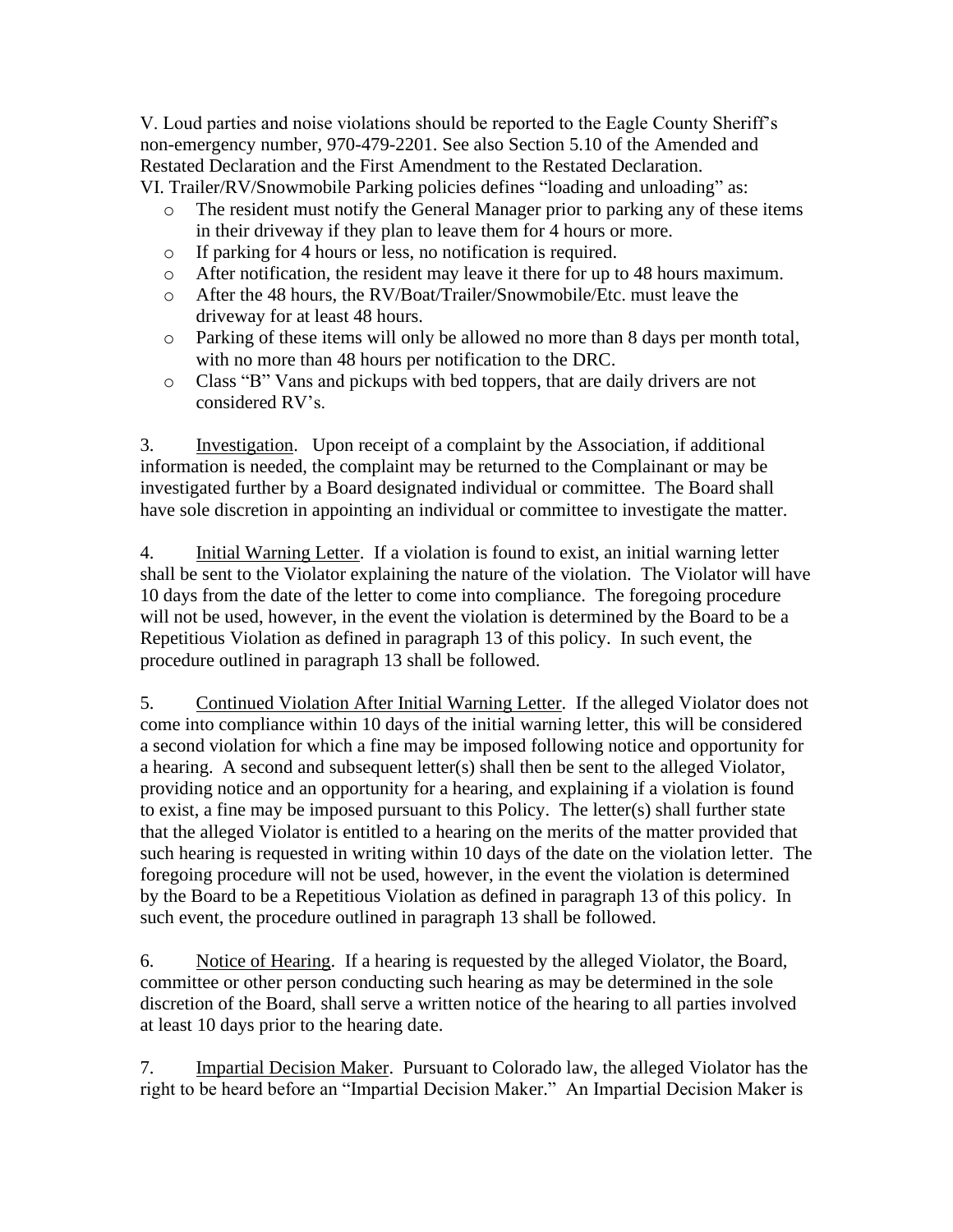defined under Colorado law as "a person or group of persons who have the authority to make a decision regarding the enforcement of the association's covenants, conditions, and restrictions, including architectural requirements, and other rules and regulations of the association and do not have any direct personal or financial interest in the outcome. A decision maker shall not be deemed to have a direct personal or financial interest in the outcome if the decision maker will not, as a result of the outcome, receive any greater benefit or detriment than will the general membership of the association." Unless otherwise disqualified pursuant to the definition of Impartial Decision Maker, the Board may appoint to act as the Impartial Decision Maker the entire Board, specified members of the Board, any other individual or group of individuals.

8. Hearing. At the beginning of each hearing, the presiding officer, shall introduce the case by describing the alleged violation and the procedure to be followed during the hearing. Each party or designated representative, may, but is not required to, make an opening statement, present evidence and testimony, present witnesses, and make a closing statement. The presiding officer may also impose such other rules of conduct as may be appropriate under the given circumstances. Neither the Complainant nor the alleged Violator are required to be in attendance at the hearing. The Impartial Decision Maker shall base its decision solely on the matters set forth in the Complaint, results of the investigation and such other credible evidence as may be presented at the hearing. Unless otherwise determined by the Board, all hearings shall be open to attendance by all Owners. After all testimony and other evidence has been presented at a hearing, the Impartial Decision Maker shall, within a reasonable time, not to exceed 10 days, render its written findings and decision, and impose a fine, if applicable. Failure to strictly follow the hearing procedures set forth above shall not constitute grounds for appeal of the hearing committee's decision absent a showing of denial of due process.

9. Failure to Timely Request Hearing. If the alleged Violator fails to request a hearing within 10 days of any letter, or fails to appear at any hearing, the Impartial Decision Maker shall make a decision with respect to the alleged violation based on the Complaint, results of the investigation, and any other available information without the necessity of holding a formal hearing. If a violation is found to exist, the alleged Violator may be assessed a fine pursuant to these policies and procedures.

10. Notification of Decision. The decision of the Impartial Decision Maker shall be in writing and provided to the Violator within 10 days of the hearing, or if no hearing is requested, within 10 days of the final decision.

11. Appeals. The Violator may file a written appeal to the Board of Directors of any adverse decision of the hearing committee or individual within 10 days of the decision.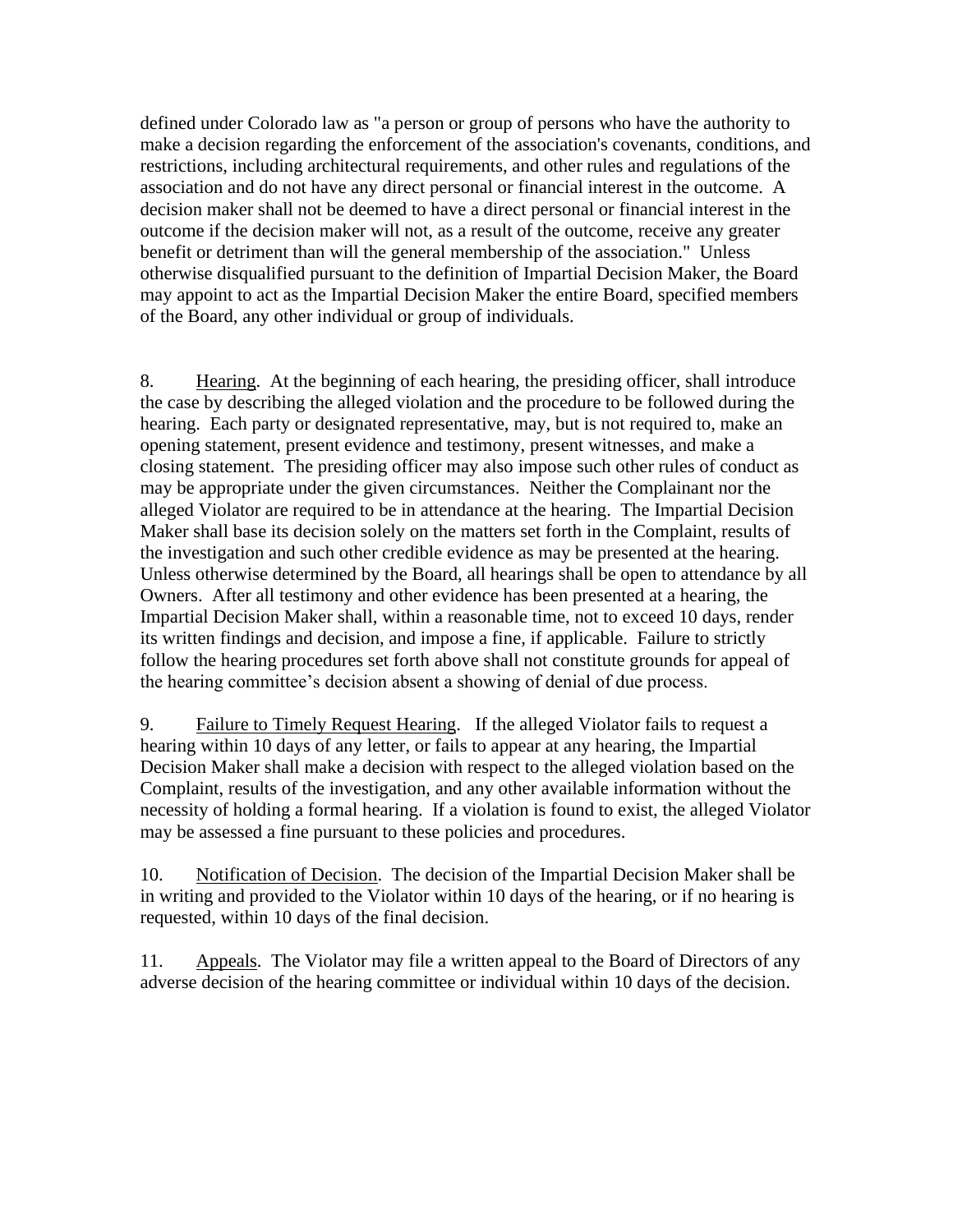12. Fine Schedule. The following fine schedule has been adopted for all recurring covenant violations: (modified by resolution 2020-10-1)

First violation Warning letter

Second violation (of same covenant or rule) \$250.00

Third and subsequent violations (of same covenant or rule) \$500.00

Third and subsequent covenant violations may be turned over to the Association's attorney to take appropriate legal action. Any Owner committing 3 or more violations in a 6 month period (whether such violations are of the same covenant or different covenants) may be immediately turned over to the Association's attorney for appropriate legal action.

13. Repetitious Violations. Repetitious Violations are defined as a series of identical or substantially similar individual violations that occur repeatedly or continuously within a period of time to be determined in the discretion of the Board, with each individual violation separated by a period of no less than 1 day, nor more than 90 days, the result of which is a pattern of violations of the same covenant restriction. In the event of such Repetitious Violation, in the discretion of the Board, each instance of noncompliance may constitute a separate violation, and the Board shall not be required to provide a period of 10 days from each violation for the alleged Violator to come into compliance. A warning letter shall be sent for the first violation in the series. After the warning letter, the Board may cause violation notices to be sent for each violation in the series stating the amount of the fine to be imposed (pursuant to the Fine Schedule in paragraph 12), and giving notice and an opportunity for a hearing. The Board shall individually consider each violation for which a hearing is requested, but is permitted to combine any and all hearings requested for Repetitious Violations on one date.

Examples of Repetitious Violations include, but are not limited to repeatedly or continually parking a restricted recreational vehicle in the community, repeated failure to remove and store a portable basketball hoop, or failure to remove excessive weeds growing on a lot. In each one of these examples, the Owner will receive a warning letter on the first instance of the violation. On the second instance of the violation, the owner will receive a \$250.00 fine letter, and notice and opportunity for a hearing. On the third instance of the violation, the owner will receive a \$500.00 fine letter and notice and opportunity for a hearing. On the fourth instance of the violation, the owner will receive a \$500.00 fine letter and notice and opportunity for a hearing. If hearings are requested, the Board may set them all on the same date.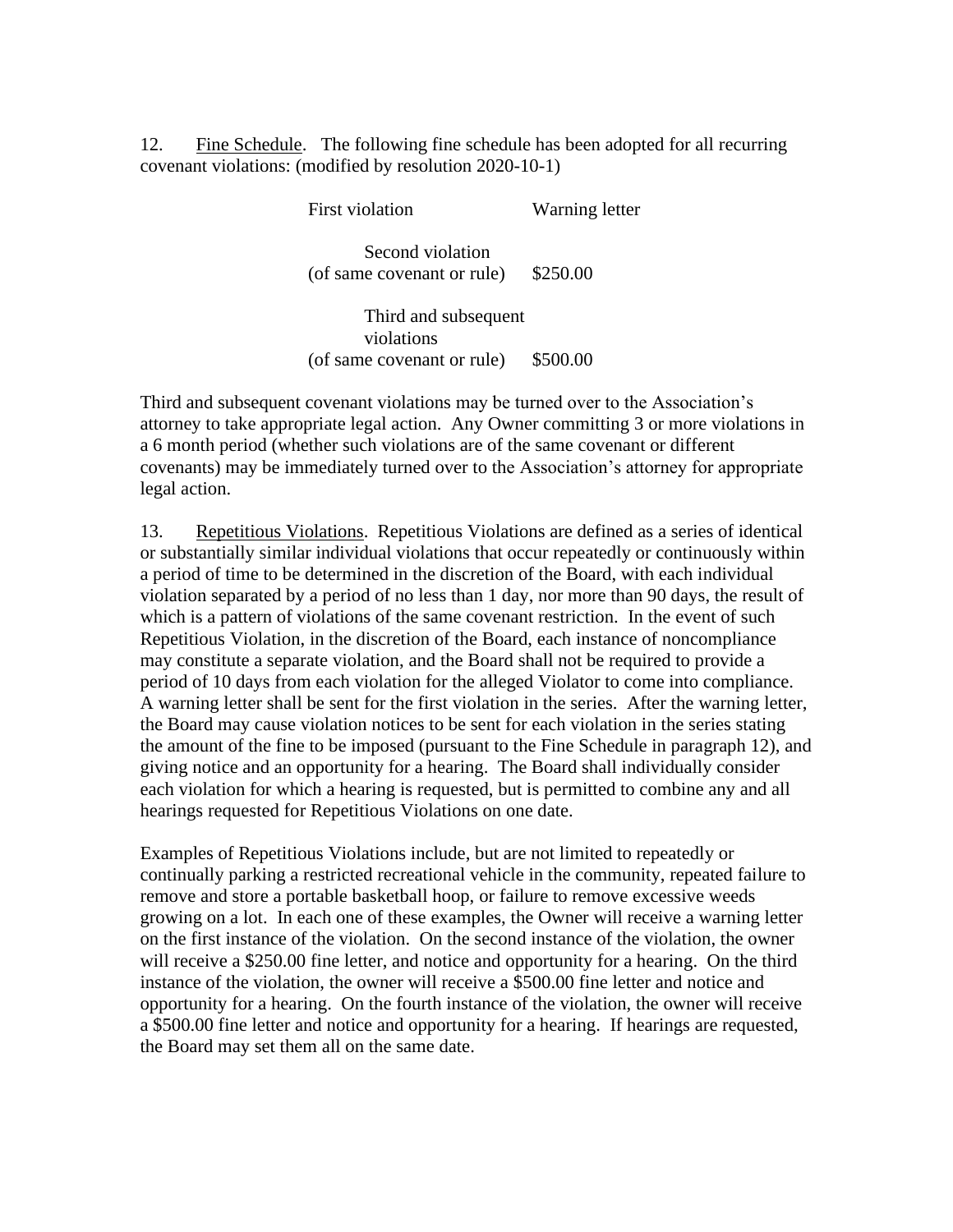14. Unresolved Violations. After the expiration of sixty (60) days following notice of a violation which no hearing is requested or alternatively after an appeal meeting as set forth above, the Board or its agent may take the following additional actions for any violation determined to be unresolved:

- (a) Suspend the rights or privileges of the Owner relating to use of any common property within the Association and suspend the voting rights of the Owner;
- (b) Remit the matter to legal counsel to pursue all rights of action available at law or in equity including, but not limited to the remedy of injunctive relief and obtaining a monetary judgment for all costs, expenses, including reasonable attorney fees, and damages;
- (c) Increase the fines or penalties based on severity of the violation and circumstances to two times the previous fine amount;
- (d) After obtaining a court order, enter upon any Lot to cure the violation and charge all such costs back to the Owner.

15. Waiver of Fines. The Board may waive all, or any portion, of the fines if, in its sole discretion, such waiver is appropriate under the circumstances. Additionally, the Board may condition waiver of the entire fine, or any portion thereof, upon the Violator coming into and staying in compliance with the Articles, Declaration, Bylaws or Rules.

16. Other Enforcement Means. This fine schedule and enforcement process is adopted in addition to all other enforcement means which are available to the Association through its Declaration, Bylaws, Articles of Incorporation and Colorado law. The use of this process does not preclude the Association from using any other enforcement means.

17. Definitions. Unless otherwise defined in this Policy, initially capitalized or terms defined in the Declaration shall have the same meaning herein.

18. Supplement to Law. The provisions of this Policy shall be in addition to and in supplement of the terms and provisions of the Declaration and the law of the State of Colorado governing the Project.

19. Deviations. The Board may deviate from the procedures set forth in this Policy if in its sole discretion such deviation is reasonable under the circumstances.

20. Amendment. This Policy may be amended from time to time by the Board of Directors.

## **HOMESTEAD OWNERS ASSOCIATION INC. Animal Control Policy** (Adopted by Resolution 2006-3)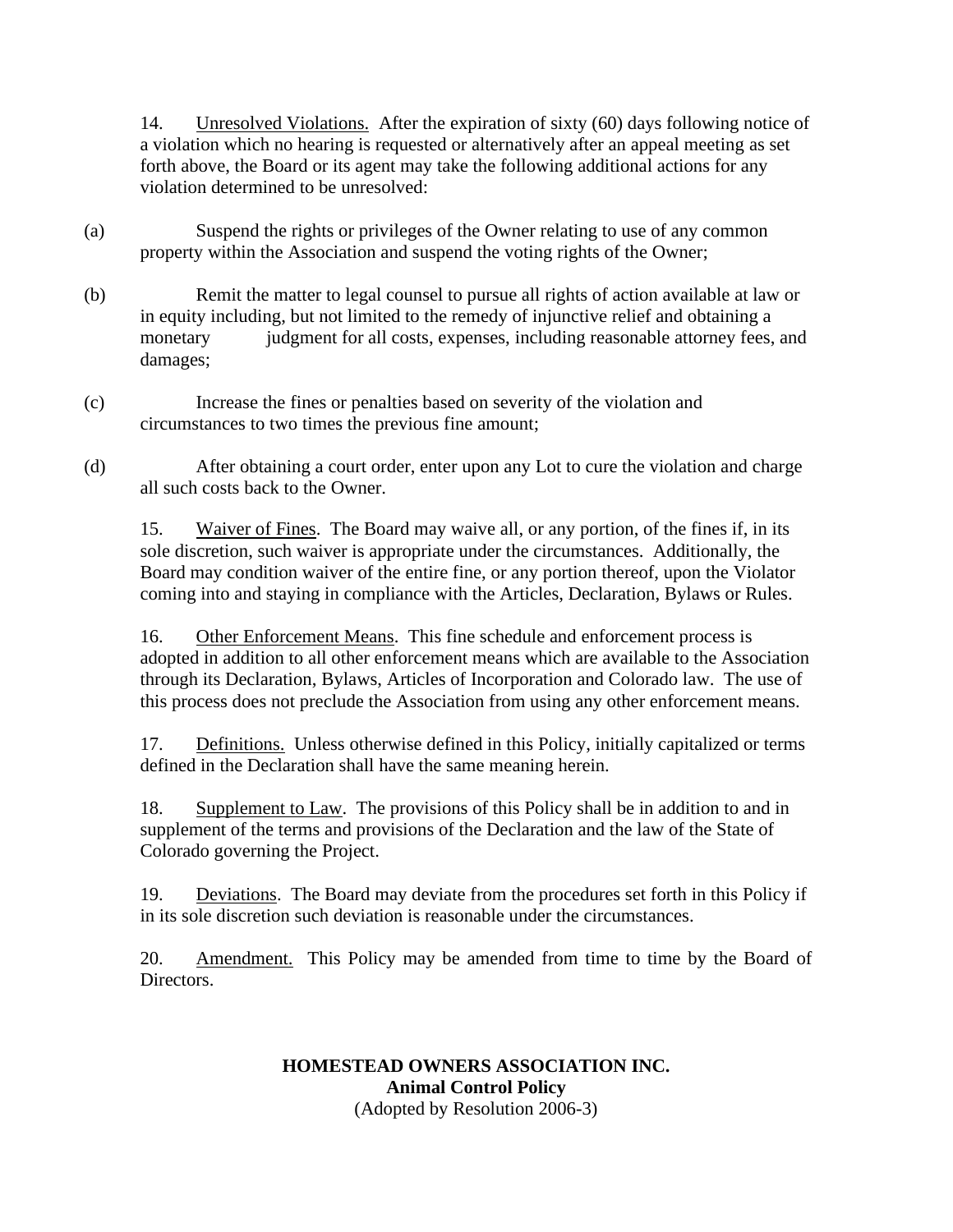Homestead Owner Association would like to suggest a reasonable balance – or at least, on some balance – between the needs of a dog owner and the safety and comfort of other residents. This means that Association adopts the following policies.

- Dog owners are required to comply with the Eagle County Laws (Resolution 96 23 and any subsequent Laws) concerning Dogs.
- Owners are to keep their animals either in their homes or on leashes at all times and must meet Eagle County Law 96-23 Section 10 and 11 regarding confinement and restraint. Electronic containment systems may only be used when the animal is still within verbal control and owner is on site.
- Homestead bars animals (within reason) from Homestead Court Club grounds, other common areas, such as parks (not designated dog parks), Dogs are allowed on Homestead open space and trails if they meet Eagle County control regulations.
- Homestead requires owners to care for their animals and clean up after them.
- Homestead may require owners to obtain and show proof of liability insurance to cover property damage or injuries to others caused by their animal.
- Homestead will insist on the removal of an animal (by Eagle County Animal Control Officer) that threatens or disturbs other residents, for example, by barking incessantly, showing vicious tendencies or behavior, or roaming free within the Homestead neighborhood.
- Homestead Staff will fill out and submit a "Citizen Incident Report" to Eagle County, for any violation of the above policy. Violations of this policy are subject to "time based violation" rules set out in the Homestead Covenant enforcement policy.

# **HOMESTEAD OWNERS ASSOCIATION INC. Alternative Dispute Resolution**

(Adopted by Resolution 2006-4)

- 1, General. It is the general policy of the Association to encourage the use of Alternative Dispute Resolution to resolve disputes involving the Association and an Owner. Alternative Dispute Resolution ("ADR") is defined as a procedure for settling a dispute by means other than litigation, such as binding arbitration, non-binding arbitration, or mediation.
- 2. General Policy. In the event of any dispute between the Association and an Owner, except for those Exempted Claims defined, the Association and the Owner shall agree to resolve the dispute using the procedures set forth below prior to filing suit in any court or initiating proceedings before any administrative tribunal.
- 3. Exempt Claims. The following claims shall be exempt from the provisions of this Policy:
	- (a) Any action by the Association against an Owner to collect assessments or other sums due to the Association, including foreclosure proceeding; and
	- (b) Any action by the Association to enforce any provisions of the Association's Declaration, Bylaws, or rules and regulations; and
	- (c) Any claim of the Association which if not pursued by the filing of a lawsuit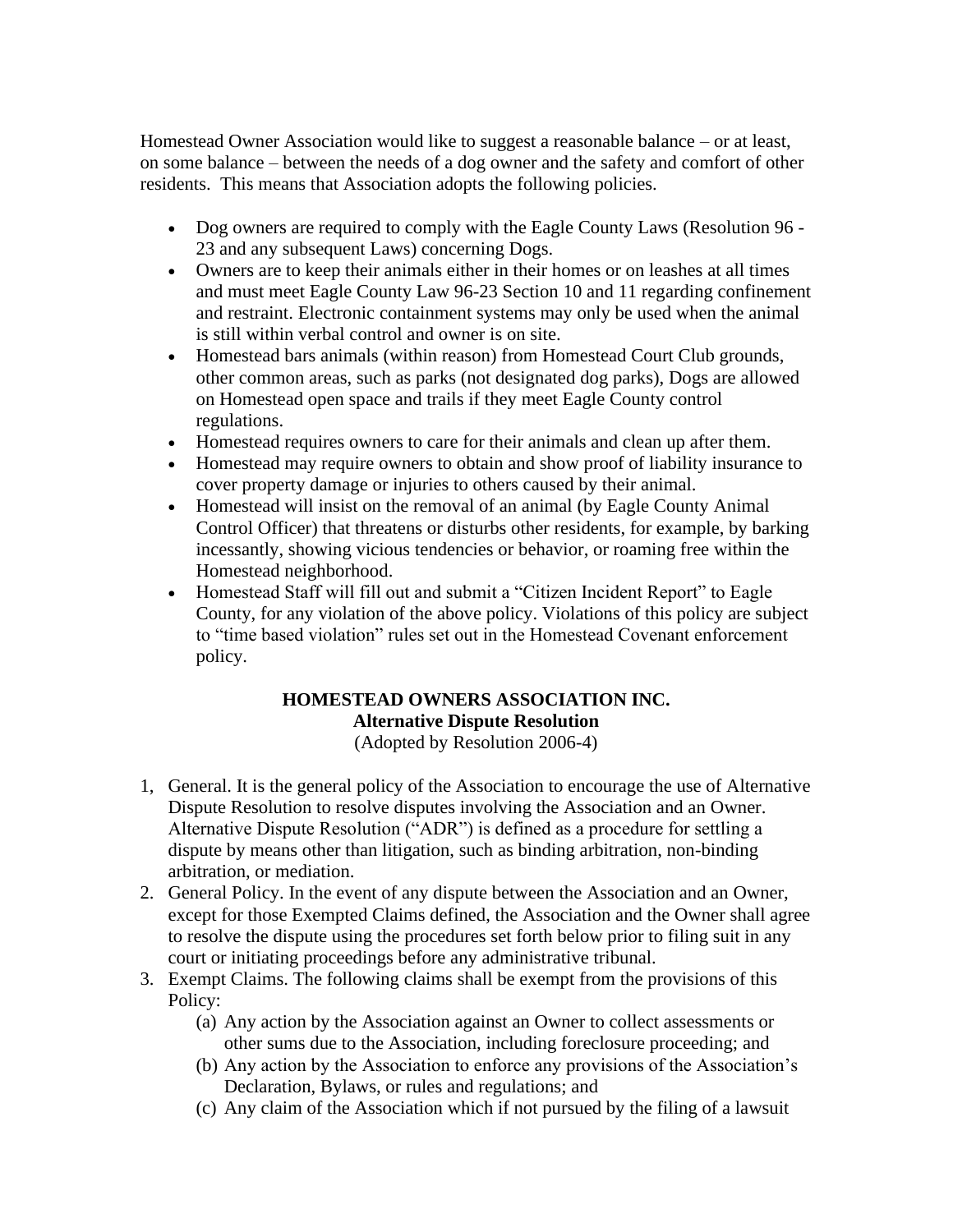would be deemed barred due to the applicable statute of limitations. 4. Procedure for All Other Claims. All Claims other than Exempt Claims shall be resolved using the following procedures in lieu of litigation:

- (a) The Association or any Owner having a claim ("Claimant") against an Owner or the Association, respectively ("Respondent"), other than an Exempt Claim, shall notify each Respondent in writing of the Claim ("'Notice"), stating (i) the nature of the Claim, including the date, time, location, persons involved, and Respondent's role in the Claim, (ii) the basis of the Claim (i.e. the provisions of this Declaration, the Bylaws, the Articles, Rules or Regulations or other authority out of which the Claim arises); (iii) what Claimant wants Respondent to do or not do to resolve the Claim; and (iv) that Claimant wishes to resolve the Claim by mutual agreement with Respondent, and is willing to meet in person with Respondent at a mutually agreeable time and place to discuss in good faith ways to resolve the Claim.
- (b) Negotiation. The parties shall make every reasonable effort to meet in person to resolve the Claim by good faith negotiation.
- (c) Mediation.
	- (i) If the parties do not resolve the Claim through negotiation within 20 days of the date of the Notice (or within such other period as may be agreed upon by the parties) ("Termination of Negotiations"), Claimant shall have 30 additional days to submit the Claim to mediation by an independent mediation service agreed upon by the parties.
	- (ii) If Claimant does not submit the Claim to mediation within 30 days after Termination of Negotiations, Claimant shall be deemed to have waived the Claim, and Respondent shall be released and discharged from any and all liability to Claimant on account of the Claim.
	- iii) If the parties do not settle the Claim within 45 days after submission of the matter to the mediation process, or within such time as determined reasonable or appropriate by the mediator, the mediator shall issue a notice of termination of the mediation proceedings ("Termination of Mediation"). The Termination of Mediation notice shall set forth when and where the parties met, that the parties are at an impasse, and the date that mediation was terminated.
	- (iv)Within 10 days of the Termination of Mediation, the parties shall again attempt to resolve the matter informally through negotiation.
- (d) Arbitration.
	- (i) If the parties do not resolve the Claim through negotiation, as provided for above, within 20 days of the Termination of Mediation, the Claimant shall then have 15 additional days to submit the Claim to arbitration in accordance with the appropriate rules of the American Arbitration Association, or the Claim shall be deemed abandoned, and Respondent shall be released and discharged from any and all liability to Claimant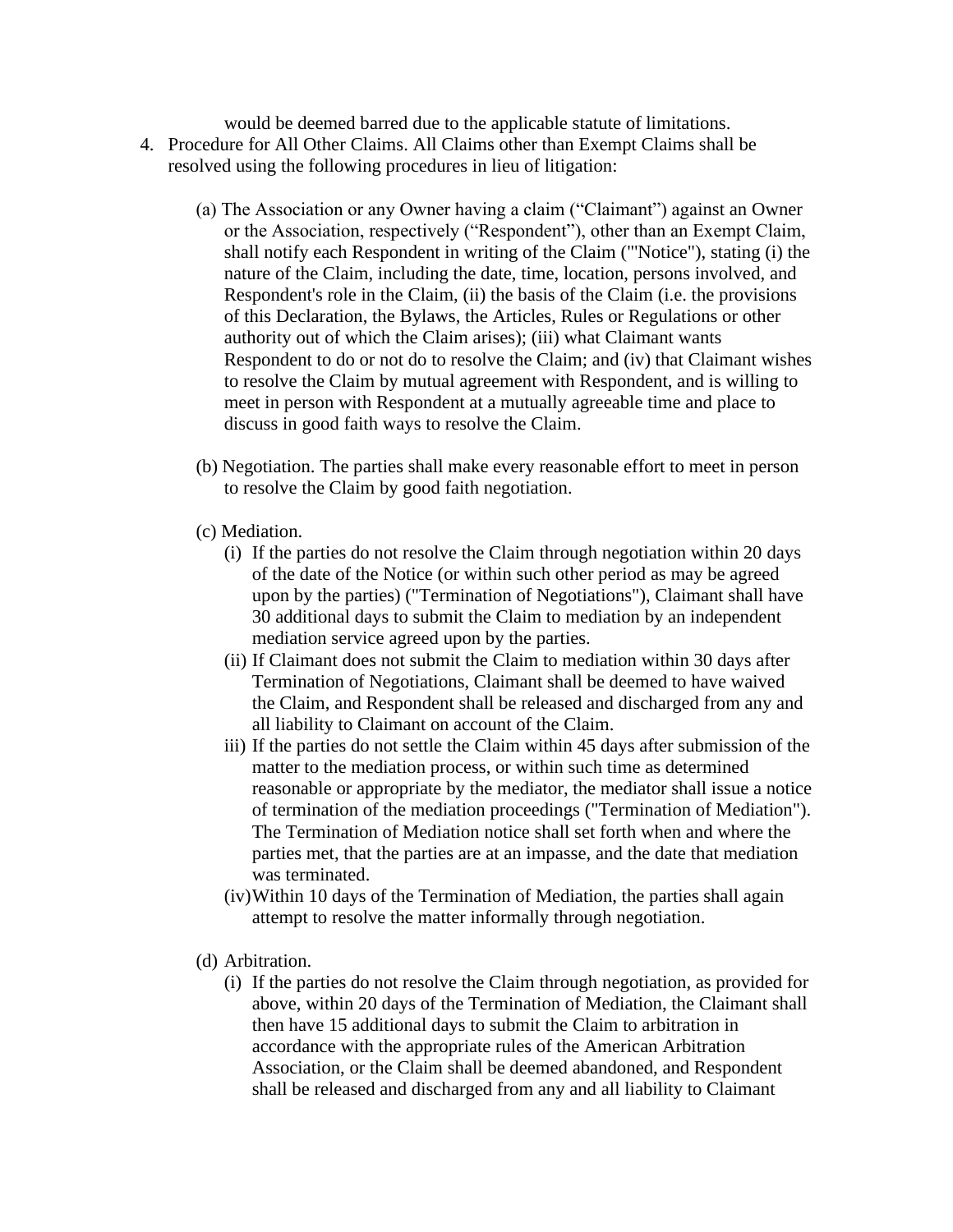arising out of the Claim. However, nothing herein shall release or discharge Respondent from any liability to anyone not a party to the proceedings.

- (ii) This Policy is an agreement of the Association and Owners to arbitrate all Claims except Exempt Claims and is specifically enforceable under the applicable arbitration law of the State of Colorado. If specifically agreed to by both parties to the arbitration, the arbitration shall be final and binding and judgment may be entered upon it in any court of competent jurisdiction to the fullest extent permitted under the laws of the State of Colorado.
- 5. Costs. If the Claims are resolved through negotiation or mediation as provided above, each party shall bear all of its own costs incurred in resolving the Claim, including its attorney fees and mediation expenses, unless the parties otherwise agree. If the Claims are not resolved through negotiation or mediation as provided above and the Claim goes to arbitration, the prevailing party shall receive as a part of its award from the opposing party all of its costs, including attorney fees, costs for other representatives in resolving such Claim, and any expenses incurred as a result of the dispute resolution procedures of this Policy.
- 6. Failure to Comply with Settlement. If the parties resolve any Claim through negotiation, mediation, or arbitration as set forth above, and the other party fails to abide by the terms of such agreement or award, then the other party may file suit or initiate administrative proceedings to enforce such agreement or award without need to comply with the provisions of this Policy. In such event, the party taking action to enforce the agreement or award shall be entitled to recover from the non-complying party all costs incurred in enforcing such agreement or Award, including without limitation, attorney fees and costs.
- 7. Definitions. Unless otherwise defined in this Resolution, initially capitalized or terms defined in the Declaration shall have the same meaning herein.
- 8. Supplement to Law. The provisions of this Resolution shall be in addition to and in supplement of the terms and provisions of the Declaration and the law of the State of Colorado governing the Community.
- 9. Deviations. The Board may deviate from the procedures set forth in this Resolution if in its sole discretion such deviation is reasonable under the circumstances.
- 10. Amendment. This policy may be amended from time to time by the Board of Directors.

**HOMESTEAD OWNERS ASSOCIATION INC. Records Inspection and Retention** (Adopted by Resolution 2009-1, 2011-2, and 2012-1)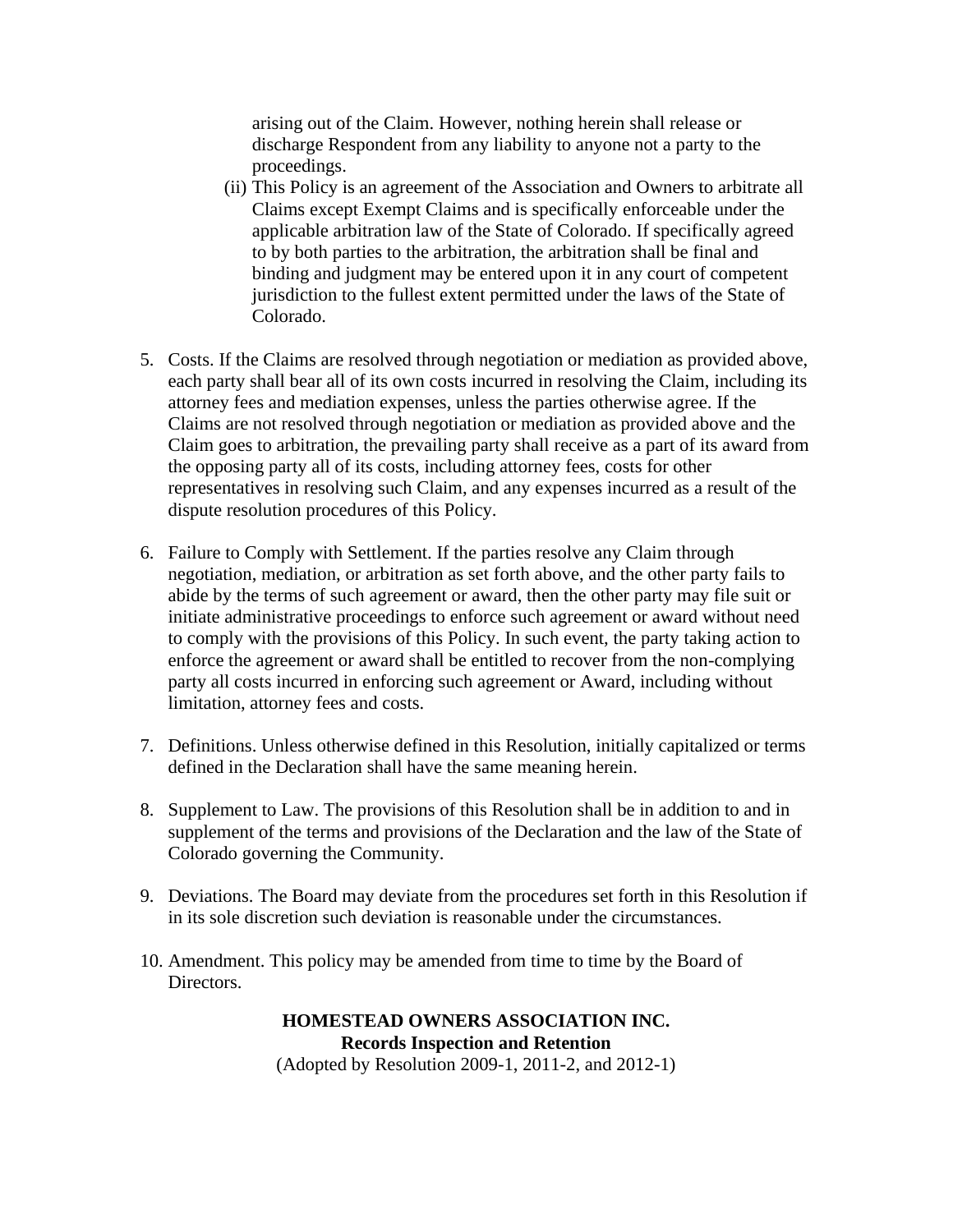1. Records for Inspection. The following are the records of the Association which shall be deemed to be the sole records of the Association for purposes of inspection by Owners:

- (a) Records of receipts and expenditures affecting the operation and administration of the Association;
- (b) Records of claims for construction defects and amounts received pursuant to settlement of any such claims;
- (c) Minutes of all meetings of Owners;
- (d) Minutes of all meetings of Board members (except records of executive sessions of the Board);
- (e) Records of actions taken by the Owners without a meeting;
- (f) Records of actions taken by the Board without a meeting, including written communications and e-mails among Board members that are directly related to the action so taken;
- (g) Records of actions taken by any committee of the Board without a meeting;
- (h) A list of the names of the Owners in a form that permits preparation of a list of the names and mailing addresses of all Owners, as well as the number of votes of each Owner is entitled to vote;
- (i) The Association's governing documents which are comprised of:
	- (1) The declaration;
	- (2) The bylaws;
	- (3) The articles of incorporation;
	- (4) Any rules and regulations and/or design guidelines; and
	- (5) Any policies adopted by the Board, including the Association's responsible governance policies.
- (j) Financial statements for the last three years, which at a minimum shall include the balance sheet, the income/expense statement, and the amount held in reserves for the prior fiscal year;
- (k) Tax returns for the last seven years, to the extent available;
- (l) The operating budget for the current fiscal year;
- (m) A list, by unit type, of the Association's current assessments, including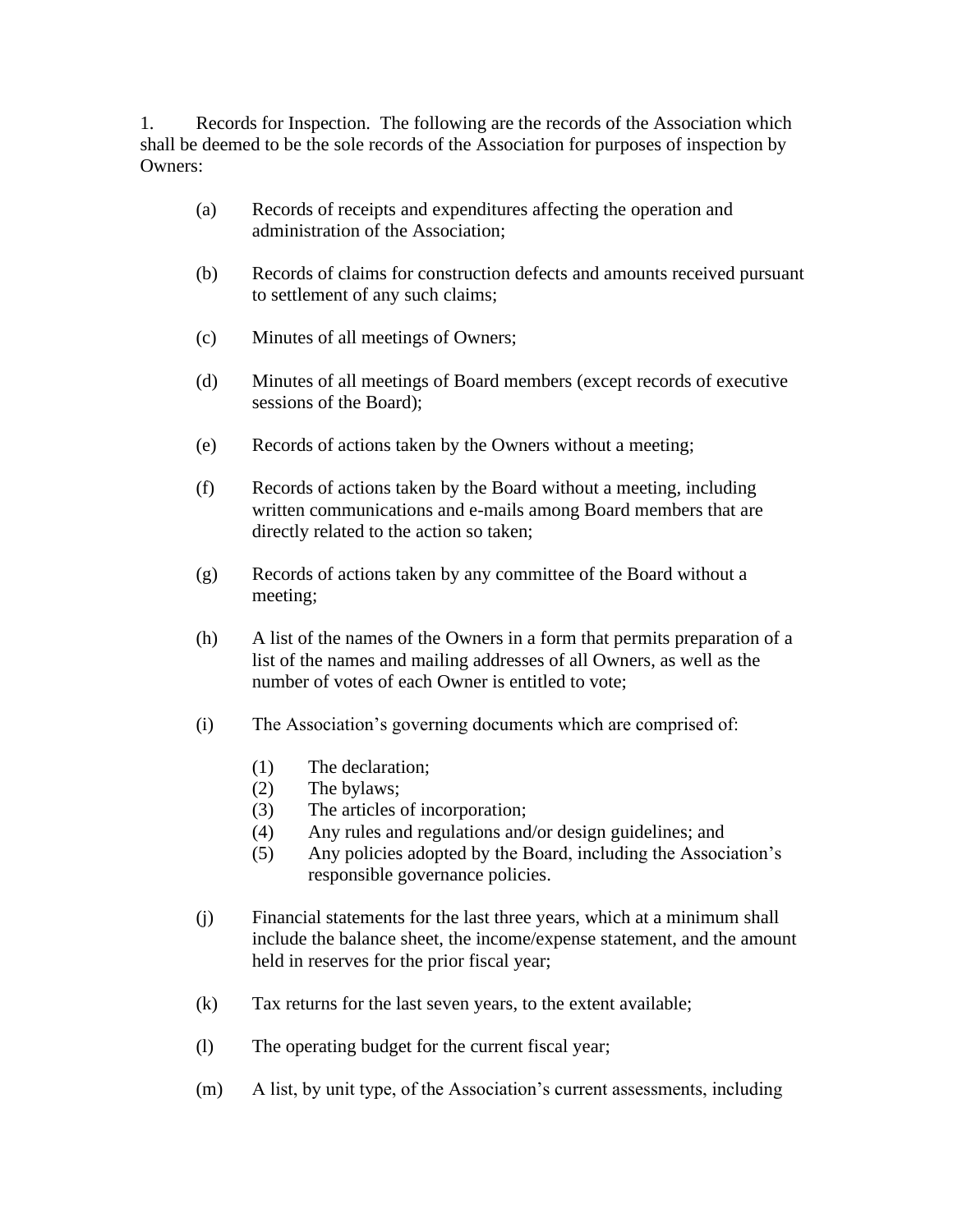both regular and special assessments;

- (n) The result of the Association's most recent available financial audit or review, if any;
- (o) A list of the Association's insurance policies, which shall include the company names, policy limits, policy deductibles, additional named insured, and expiration dates of the policies listed;
- (p) A list of the names, e-mail addresses and mailing addresses of the current Board members and officers;
- (q) The most recent annual report delivered to the Secretary of State;
- (r) A ledger of each Owner's assessment account;
- (s) The most recent reserve study, if any;
- (t) Current written contracts and contracts for work performed for the Association within the prior two years;
- (u) Records of Board or committee actions to approve or deny any requests for design or architectural approval from Owners;
- (v) Ballots, proxies and other records related to voting by Owners for one year after the election, vote or action to which they relate;
- (w) Resolutions adopted by the Board; and
- (x) All written communications sent to all Owners generally within the past three years; and
- (y) A record showing the date on which the Association's fiscal year begins.

2. Exclusions. The Association may withhold from inspection and copying certain records as provided by Colorado law, and which shall not be deemed to be records of the Association, which shall include, but are not limited to:

- (a) Architectural drawings, plans and designs, unless released upon the written consent of the owner of such drawings, plans or designs;
- (b) Contracts, leases, bids or records related to transactions currently under negotiation;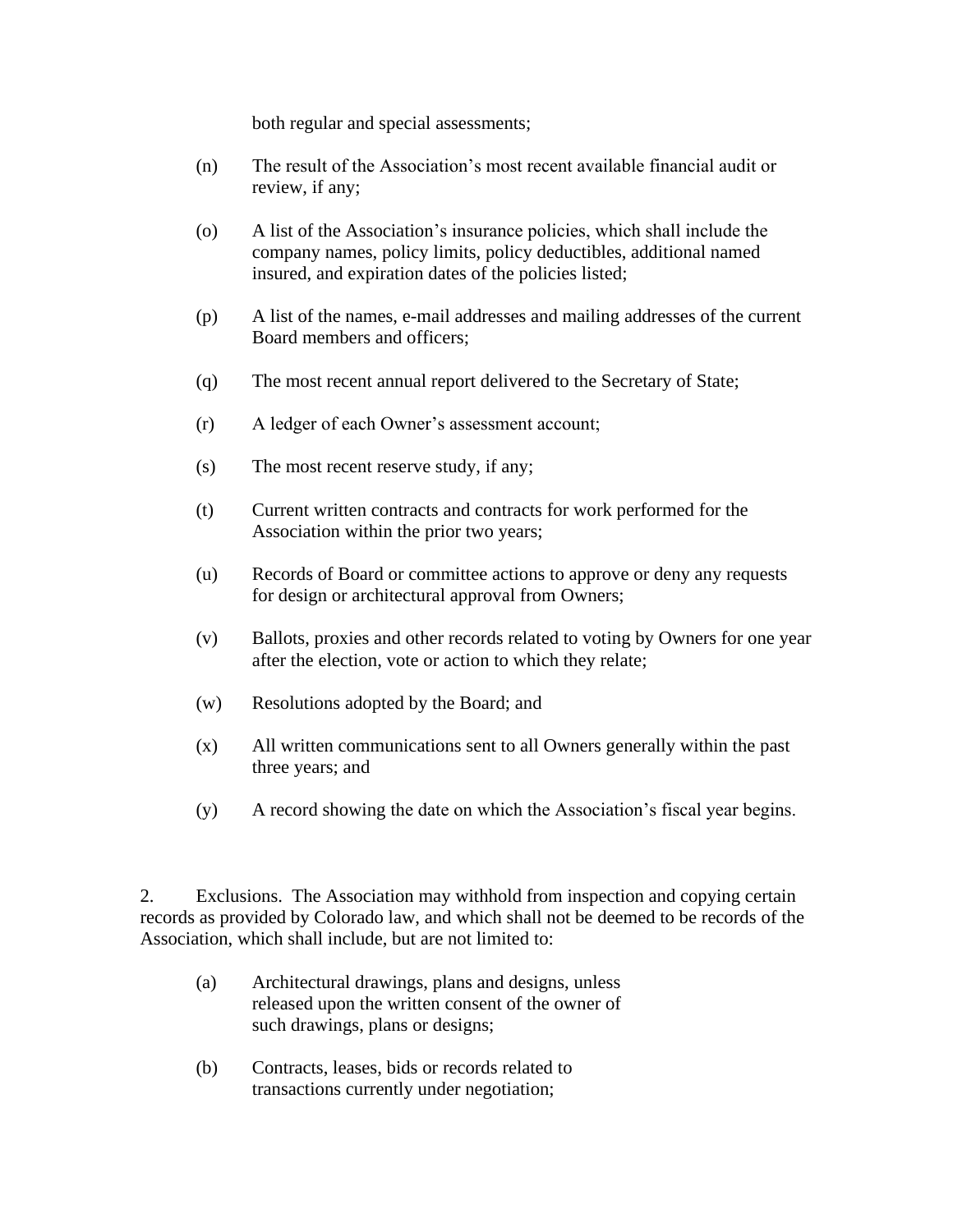- (c) Communications with legal counsel that are otherwise protected by the attorney-client privilege or the attorney work product doctrine;
- (d) Records of executive sessions of the Board;
- (e) Individual unit files other than those of the requesting Owners.

The Association shall withhold from inspection and copying the following records as provided by Colorado law:

(a) Personnel, salary or medical records relating to Individuals;

- (b) Personal identification and account information of Owners, including bank account information, telephone numbers, e-mail addresses, driver's license numbers, and social security numbers.
- 3. Proxies: Retention. In accordance with the Protocol and Conduct of Meetings provision set forth above, the Association shall retain all proxies, both directed and non-directed to the proxy holder after such proxy is lodged with the Association. The Association shall not be obligated to affirmatively solicit or receive proxies. Any other documents that purports to assign voting rights shall not be retained unless specifically requested by an agent for an owner under a duly executed Power of Attorney that complies with Colorado law. Such power of attorney shall be returned to the Agent upon request.

4. Inspection/Copying Association Records. An Owner or his/her authorized agent is entitled to inspect and copy any of the books and records of the Association, as listed above, subject to the exclusions set forth above, upon submission of a written request to the Association describing with reasonable particularity the records sought. The Association shall provide access to the requested records by:

- (a) Making the requested records available for inspection and copying by the Owner within 10 days of the Association's receipt of such written request, which inspection shall be during the regular business hours of 8:00 a.m. to 5:00 p.m. at the principal office of the Association; or
- (b) Making the requested records available for inspection and copying by the Owner during the next regularly scheduled Board meeting occurring within 30 days of the Owner's request; or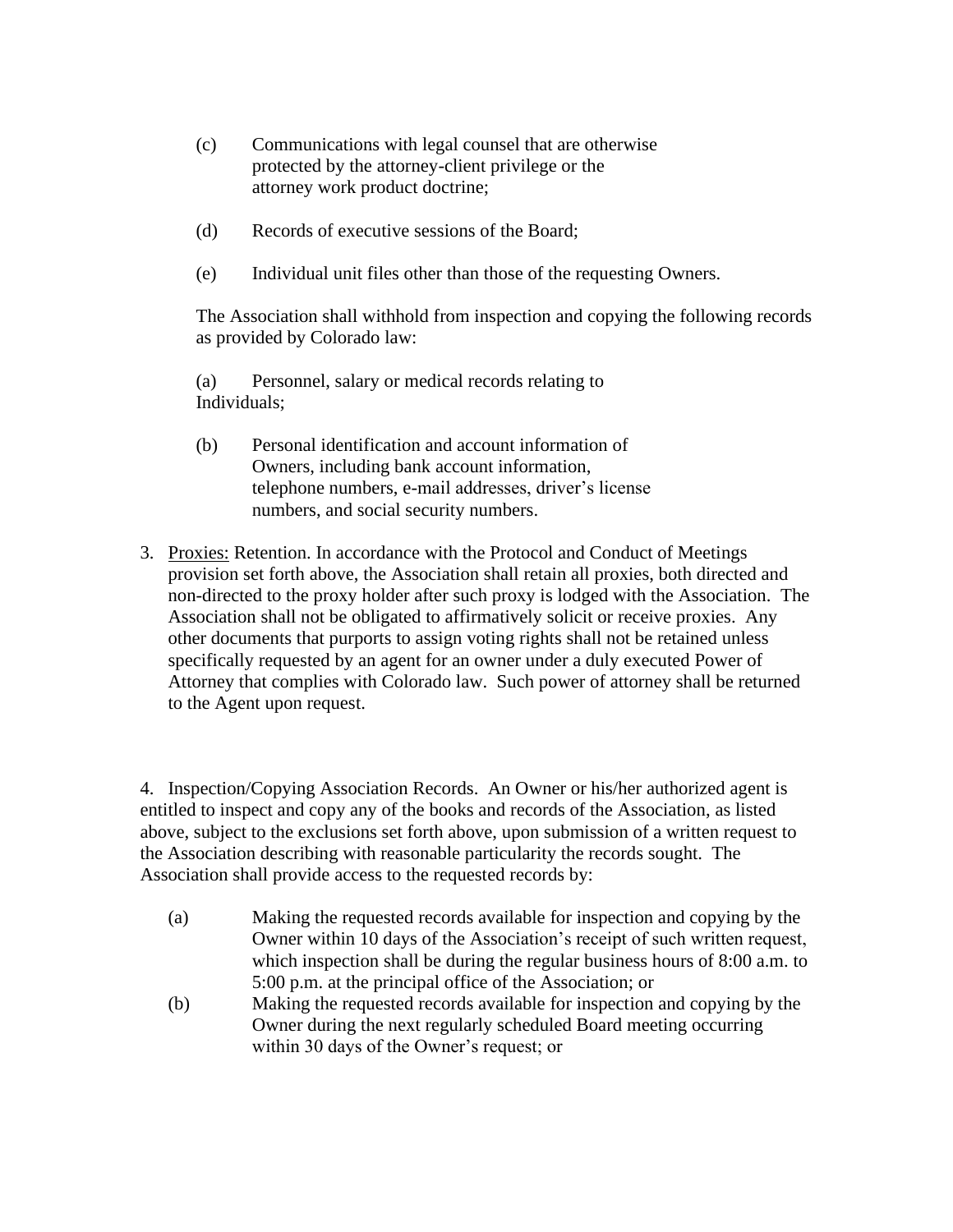(c) E-mailing the requested records to the Owner within 10 days of the Association's receipt of such written request, if so requested by the Owner.

5. Use of Records. Association records and the information contained within the records shall not be used for commercial purposes. Furthermore, while Owners are not required to state a purpose for any request to inspect the records of the Association, the membership list may not be used for any of the following without the consent of the Board:

- (a) To solicit money or property unless such money or property will be used solely to solicit the votes of the Owners in an election held by the Association;
- (b) For any commercial purpose; or
- (c) Sold to or purchased by any person.

6. Fees/Costs. Any Owner requesting copies of Association records shall be responsible for all actual costs incurred by the Association to copy such records for the Owner. The Association may require a deposit equal to the anticipated actual cost of the requested records. Failure to pay such deposit shall be valid grounds for denying an Owner copies of such records. If after payment of the deposit it is determined that the actual cost was more than the deposit, Owner shall pay such amount prior to delivery of the copies. If after payment of the deposit it is determined that the actual cost was less than the deposit, the difference shall be returned to the Owner with the copies.

7. Inspection. The Association reserves the right to have a third party present to observe during any inspection of record by an Owner or the Owner's representative.

8. Original. No Owner shall remove any original book or record of the Association from the place of inspection nor shall any Owner alter, destroy or mark in any manner, any original book or record of the Association.

9. Creation of Records. Nothing contained in this Policy shall be construed to require the Association to create records that do not exist or compile or synthesize information.

10. Definitions. Unless otherwise defined in this Resolution, initially capitalized or terms defined in the Declaration shall have the same meaning herein.

11. Supplement to Law. The provisions of this Resolution shall be in addition to and in supplement of the terms and provisions of the Declaration and the law of the State of Colorado governing the Community.

12. Deviations. The Board may deviate from the procedures set forth in this Resolution if in its sole discretion such deviation is reasonable under the circumstances.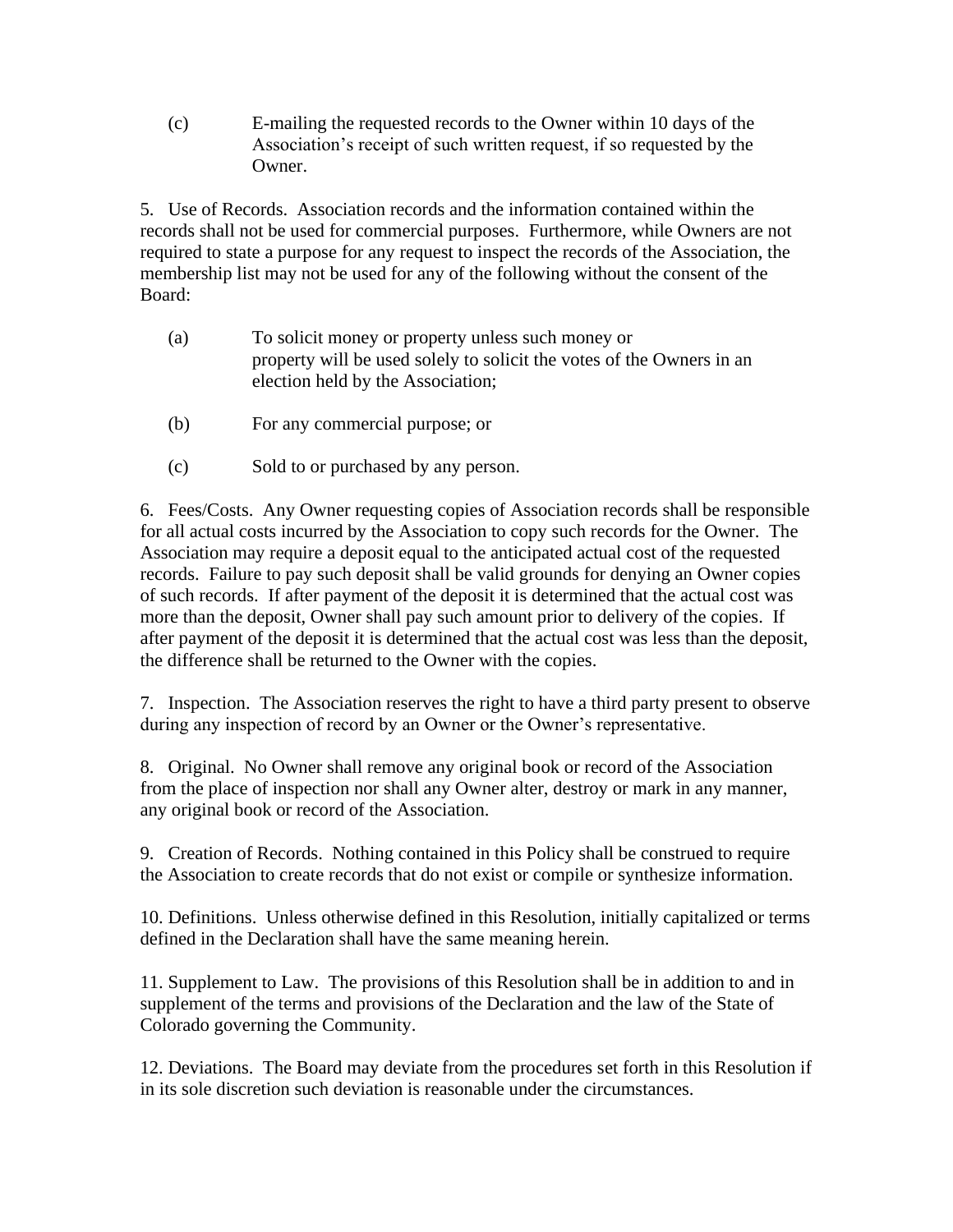13. Amendment. This policy may be amended from time to time by the Board of Directors.

# **HOMESTEAD OWNERS ASSOCIATION INC. Reserve Study (HB 1359)**

(Adopted by Resolution 2009-2)

Adoption of a policy related to when the Association will have a reserve study prepared, whether there is a funding plan for the work recommended by the reserve study, and whether the reserve study will be based on a physical analysis and a financial analysis. To provide for the creation and review of a reserve study and for the funding of the work recommended by the reserve study.

1. Baseline Reserve Study. The Association conducted a baseline reserve study, which includes both a physical analysis and a financial analysis of the community as follows:

A. The physical analysis includes:

(1) A component inventory identifying those portions of the community the Association is obligated to maintain, including the useful life of each component.

(2) A condition assessment of each component on the component inventory by on-site inspection.

(3) Estimates of the remaining useful life and replacement costs of each component.

B. The financial analysis includes:

(1) An analysis of the funds currently held in the Association's reserve fund in relation to the expected needs of the Association per the reserve study.

(2) A future funding plan to meet the requirements of the reserve study.

2. Update of the Reserve Study. Every 3 years following the establishment of the baseline reserve study as provided above, the Association shall cause the reserve study, including both the physical and financial analysis, to be evaluated to determine increases in replacement costs and decreases in remaining useful lives of the components of the reserve study to adequately address changes to be made to the reserve study. The update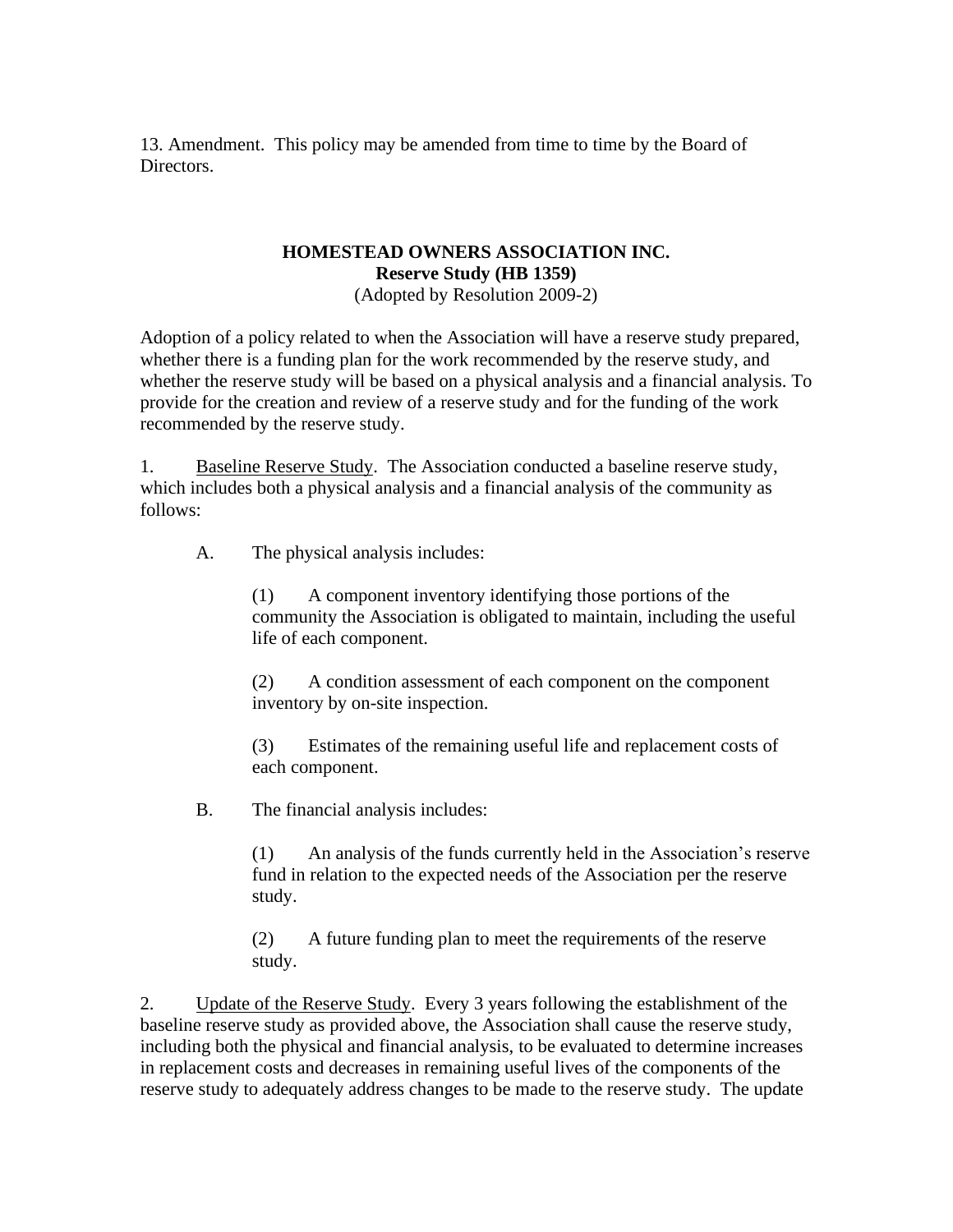may be done either with or without a site visit. In determining whether a site visit is required in any given year in order to update the reserve study, the Association shall take into consideration the following:

A. Any special or extraordinary issues facing the community (such as an increase in roof leaks or other maintenance issues).

B. Increased deterioration in any components beyond normal wear and tear.

C. Economic changes that affect the replacement cost of any component.

D. Whether routine maintenance of the components has been maintained.

3. Funding of the Reserve Fund. The reserve fund will be funded through regular assessments levied by the Association. The reserve fund shall be funded at a level such that the reserve fund shall at all times maintain a positive balance.

## **HOMESTEAD OWNERS ASSOCIATION INC. Policy and Procedure Regarding the Collection of Unpaid Assessments** (Adopted by Resolution 2013-1)

It is in the best interest of the Association to address delinquent promptly and if necessary refer such accounts to an attorney for collection so as to minimize the Association's loss of assessment revenue. The Board of Directors has retained an attorney with experience in representing homeowner associations in collections and other matters. The Association hereby gives notice of its adoption of the following policies and procedures for the collection of assessments and other charges of the Association:

1. Due Dates. Installments of the annual assessment as determined by the Association and as allowed for in the Declaration shall be due and payable on the first day of each month. Assessments or other charges not paid in full to the Association within one day of the due date shall be considered past due and delinquent. Assessments or other charges not paid in full to the Association within 15 days of the due date shall incur late fees as provided below. In the event notice of acceleration is given to delinquent Owner(s), the Owner(s) of the unit shall also be charged any costs incurred by the Association in giving notice of such acceleration.

2. Receipt Date. The Association shall post payments on the day that the payment is received in the Association's office.

3. Late Charges on Delinquent Installments. The Association shall impose on a monthly basis an 18% late charge, and a \$5 late charge in addition to interest, for each Owner who fails to timely pay his/her monthly installment of the annual assessment within 15 days of the due date. This late charge shall be a "common expense" for each delinquent Owner.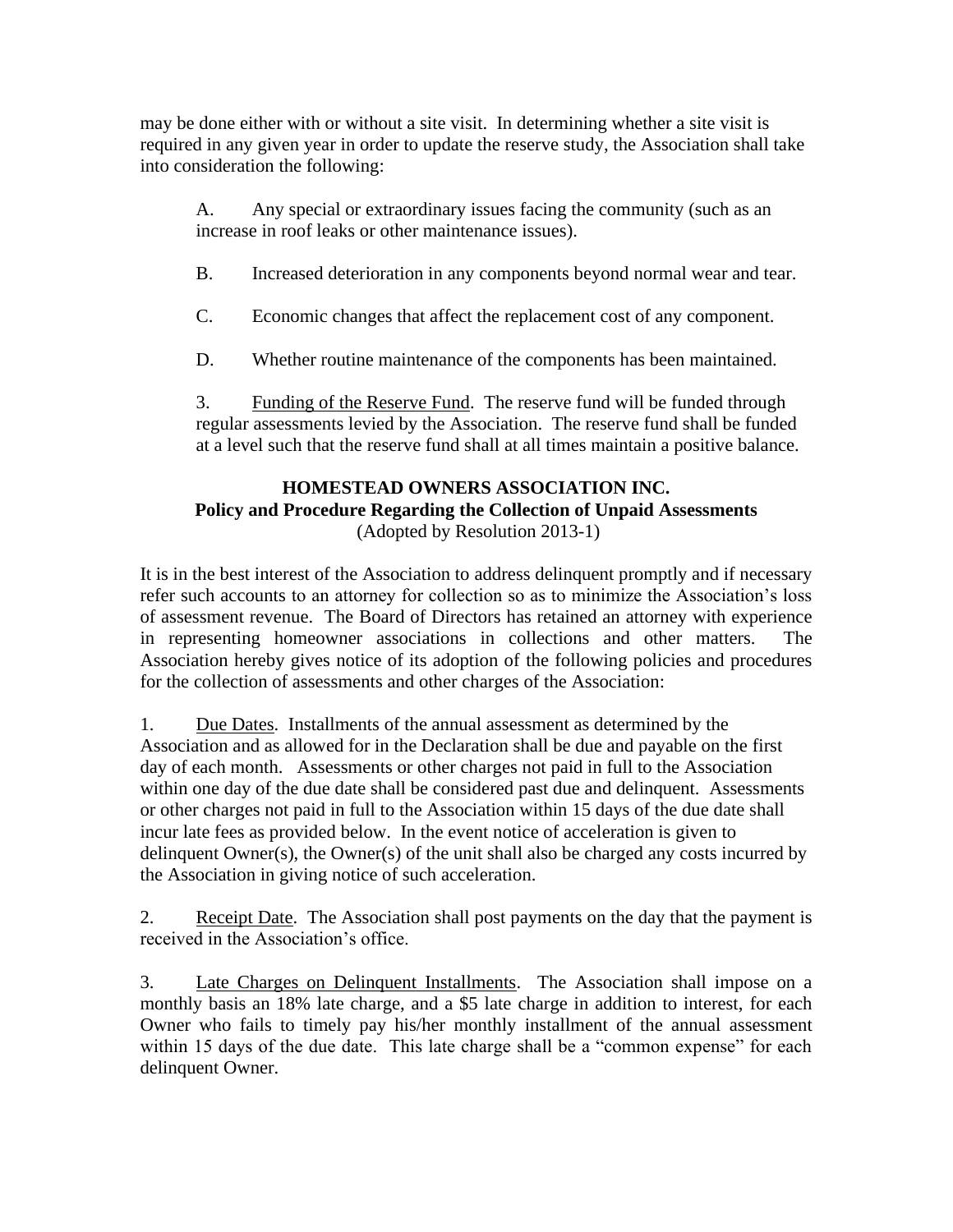4. Personal Obligation For Late Charges. The late charge shall be the personal obligation of the Owner(s) of the unit for which such assessment or installment is unpaid. All late charges shall be due and payable immediately, without notice, in the manner provided by the Declaration (and as set forth herein) for payment of assessments.

5. Return Check Charges. In addition to any and all charges imposed under the Declaration, Articles of Incorporation and Bylaws, the Rules and Regulations of the Association or this Resolution, a \$25.00 fee or other amount deemed appropriate by the Board of Directors shall be assessed against an Owner in the event any check or other instrument attributable to or payable for the benefit of such Owner is not honored by the bank or is returned by the bank for any reason whatsoever, including but not limited to insufficient funds. This returned check charge shall be a "common expense" for each Owner who tenders payment by check or other instrument which is not honored by the bank upon which it is drawn. Such return check charge shall be due and payable immediately, upon demand. Notwithstanding this provision, the Association shall be entitled to all additional remedies as may be provided by applicable law. Returned check charges shall be the obligation of the Owner(s) of the unit for which payment was tendered to the Association. Returned check charges shall become effective on any instrument tendered to the Association for payment of sums due under the Declaration, Articles, Bylaws, Rules and Regulations or this Resolution after the date adopted as shown above. If two or more of an Owner's checks are returned unpaid by the bank within any (fiscal) year, the Association may require that all of the Owner's future payments, for a period of one (1) year, be made by certified check or money order. This return check charge shall be in addition to any late fees or interest incurred by an Owner. Any returned check shall cause an account to be past due if full payment of the monthly installment of the annual assessment is not timely made within 30 days of the due date. If two or more of a unit Owner's checks are returned unpaid by the bank within any (fiscal) year, the Association may require that all of the unit Owner's future payments, for a period of one year, be made by certified check or money order.

6. Service Fees. In the event the association incurs any type of service fee regardless of what it is called, for the handling and processing of delinquent accounts on a per account basis, including the \$100 delinquent owner fee, such fees will be the responsibility of the owner as such fee would not be incurred but for the delinquency of the Owner.

7. Payment Plan. Any Owner who becomes delinquent in payment of assessments after January 1, 2014 and has not previously been referred to the Association's attorney or collection agency for collection action, may enter into a payment plan with the Association, which plan shall be for a term of up to 6 months (or greater if approved by the Board of Directors). Such payment plan shall be offered to each owner prior to the Association referring any account to an attorney or collection agency for collection action. In the event the Owner defaults or otherwise does not comply with the terms and conditions of the payment plan, including the payment of ongoing assessments of the association, the Association may, without additional notice, refer the delinquent account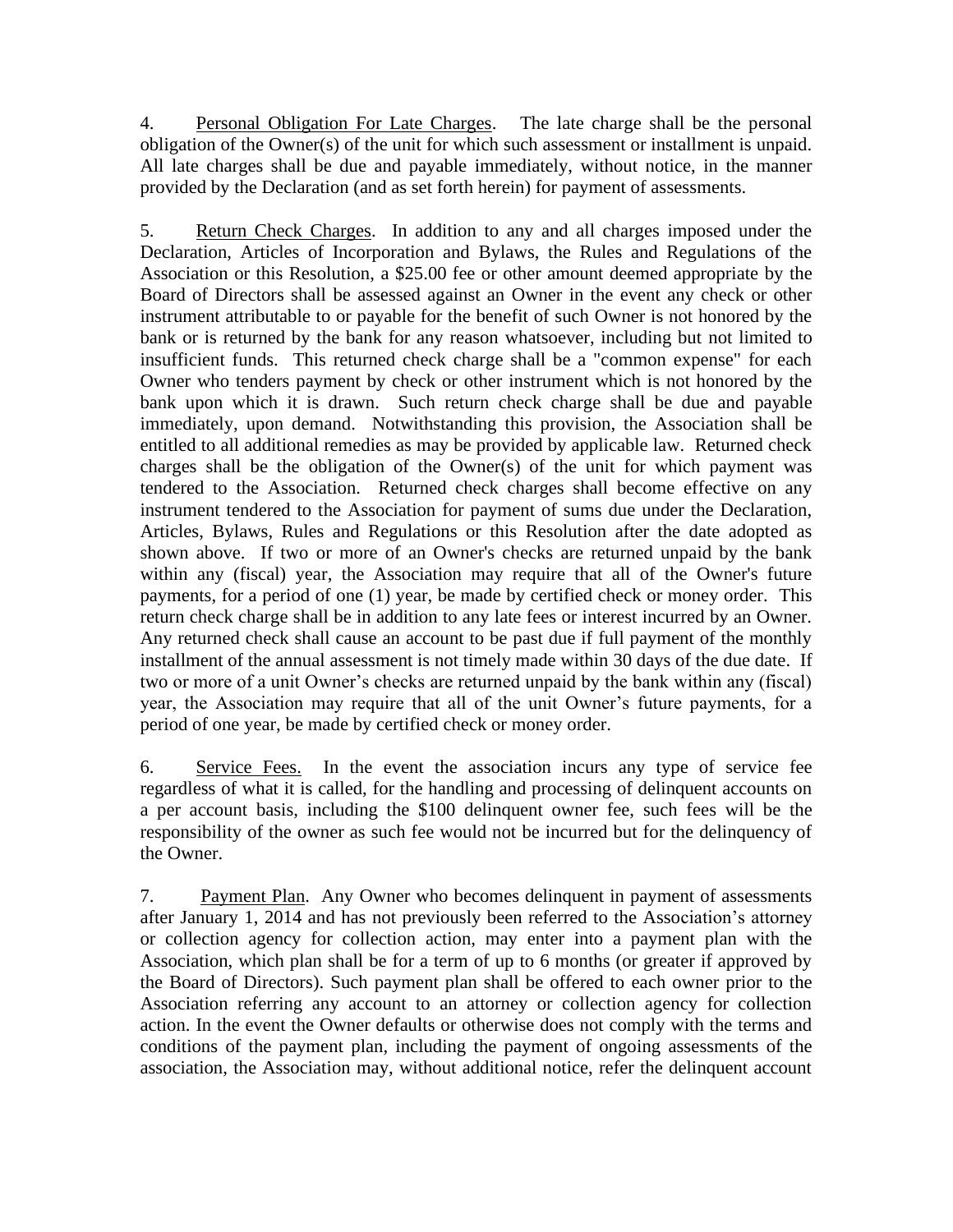to an attorney or collection agency for collection action or may take such other action as it deems appropriate in relation to the delinquency.

8. Attorney Fees on Delinquent Accounts. As an additional expense permitted under the Declaration and by Colorado law, the Association shall be entitled to recover its reasonable attorney fees and collection costs incurred in the collection of assessments or other charges due the Association from a delinquent Owner. The reasonable attorney fees incurred by the Association shall be due and payable immediately when incurred, upon demand.

9. Application Of Payments. All sums collected on a delinquent account shall be remitted to the Association's attorney until the account is brought current. All payments received on account of any Owner or the Owner's property (hereinafter collectively "Owner"), shall be applied in the following manner: first to the payment of any and all legal fees and costs (including attorney fees), then to expenses of enforcement and collection, late charges, returned check charges, lien fees, and other costs owing or incurred with respect to such Owner pursuant to the Declaration, Articles, Bylaws, Rules and Regulations, or this Resolution, prior to application of the payment to any special or regular assessments due or to become due with respect to such Owner.

## 10. Collection Process.

(a.) After an installment of an annual assessment or other charges due to the Association becomes more than 120 days delinquent, the Management Company shall send a written notice ("First Notice") of non-payment, amount past due, notice that interest may accrue and request for immediate payment. The Association's notice, at a minimum shall including the following:

(i) The total amount due to the Association along with an accounting of how the total amount was determined.

(ii) Whether the Owner may enter into a payment plan and instructions for contacting the Association to arrange for and enter into a plan.

(iii) A name and contact information for an individual the owner may contact to request a copy of the Owner's ledger in order to verify the amount of the debt.

(iv) A statement indicating that action is required to cure the delinquency and that failure to do so within thirty days may result in the Owner's delinquency account being turned over to an attorney, a collection agency, the filing of a lawsuit against the Owner, appointment of a receiver, the filing and foreclosure of a lien against the Owner's property, or other remedies available under Colorado Law including revoking the owners right to vote if permitted in the Bylaws or Declaration.

(b) After an installment of an annual assessment or other charges due to the Association becomes more than 150 days delinquent, the Management Company shall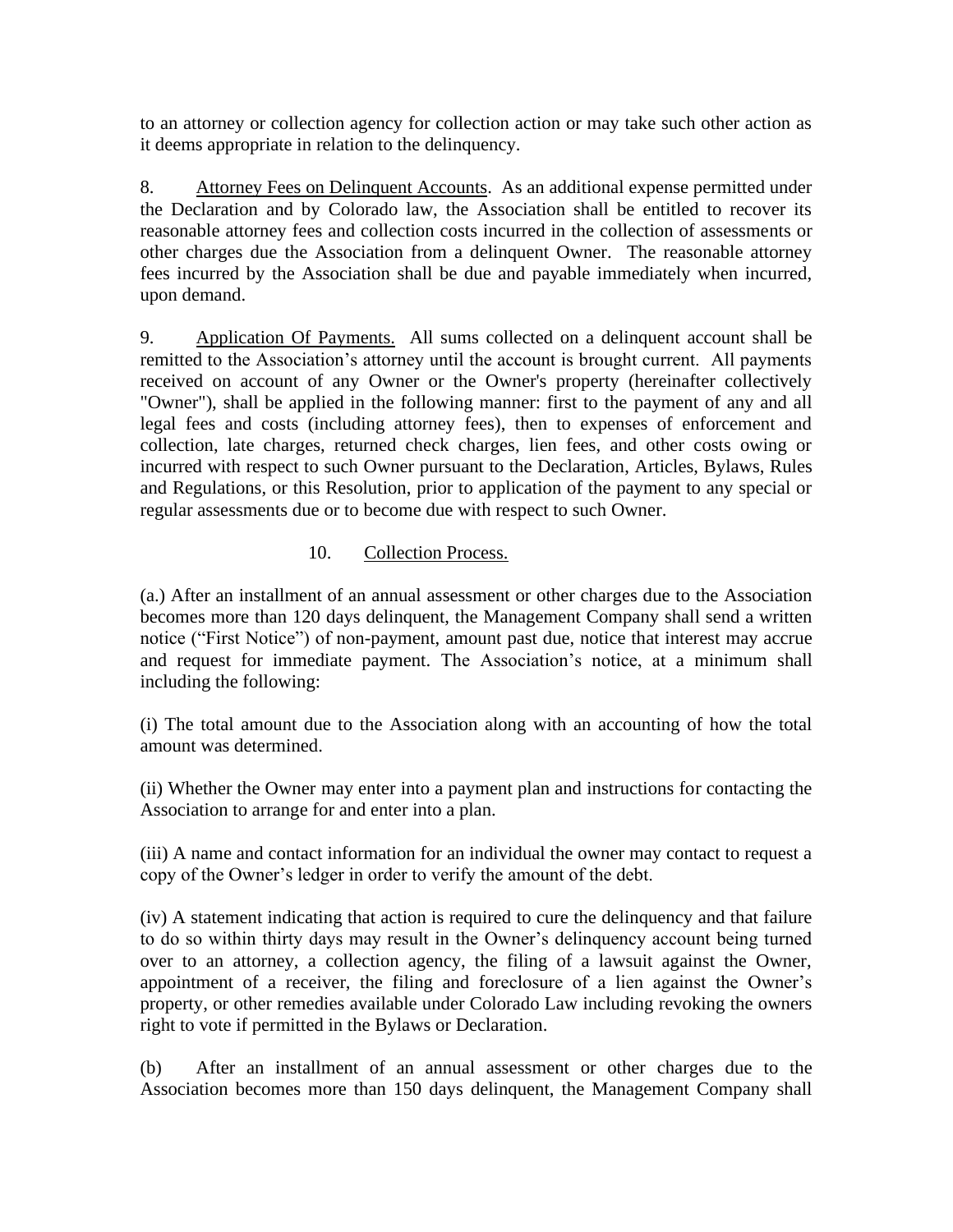send a second written notice ("Second Notice") of non-payment, amount past due, notice that interest has accrued, notice of intent to file a lien and request for immediate payment.

(c) After an installment of an annual assessment or other charges due to the Association becomes more than 180 days delinquent, the Association shall turn the account over to the Association's attorney for collection. Upon receiving the delinquent account, the Association's attorneys may file a lien and send a letter to the delinquent Owner demanding immediate payment for past due assessments or other charges due. Upon further review, the Association's attorney may file a lawsuit. If a judgment or decree is obtained, including without limitation a foreclosure action, such judgment or decree shall include reasonable attorney's fees together with the cost of the action and any applicable interest.

(d) In addition to the steps outlined above, the Association may elect to suspend the voting rights of any Owner whose account is past due at the time of such voting. The Association may also suspend use rights of the Homestead Court Club facility.

11. Acceleration and Deceleration of Assessments. The Board reserves the right to accelerate and call due the entire unpaid annual assessment on any delinquent account including such assessments that may become due during the pendency of a payment plan as described above. Such acceleration shall result in the entire unpaid annual assessment being due to the Association immediately. The Board also reserves the right to decelerate any accelerated assessment.

12. Collection Procedures/Time Frames. The following time frames shall be followed for use in the collection of monthly installments of the annual assessment and other charges.

| Due Date                  | 1st day of the month due      |
|---------------------------|-------------------------------|
| (date payment due)        |                               |
| Past Due Date             | 15 day after due date         |
| (date payment is late if  |                               |
| not received on or        |                               |
| before that date)         |                               |
| <b>First Notice</b>       | Any time after 120 days       |
| (notice that interest may | after due date                |
| accrue, required          |                               |
| disclosures of the        |                               |
| Association and the       |                               |
| availability of a payment |                               |
| plan if applicable)       |                               |
| <b>Second Notice</b>      | Any time after 150 days       |
| (notice that interest has | after due date                |
| accrued, notice of intent |                               |
| to file lien)             |                               |
| Delinquent account        | time after 180<br>Any<br>days |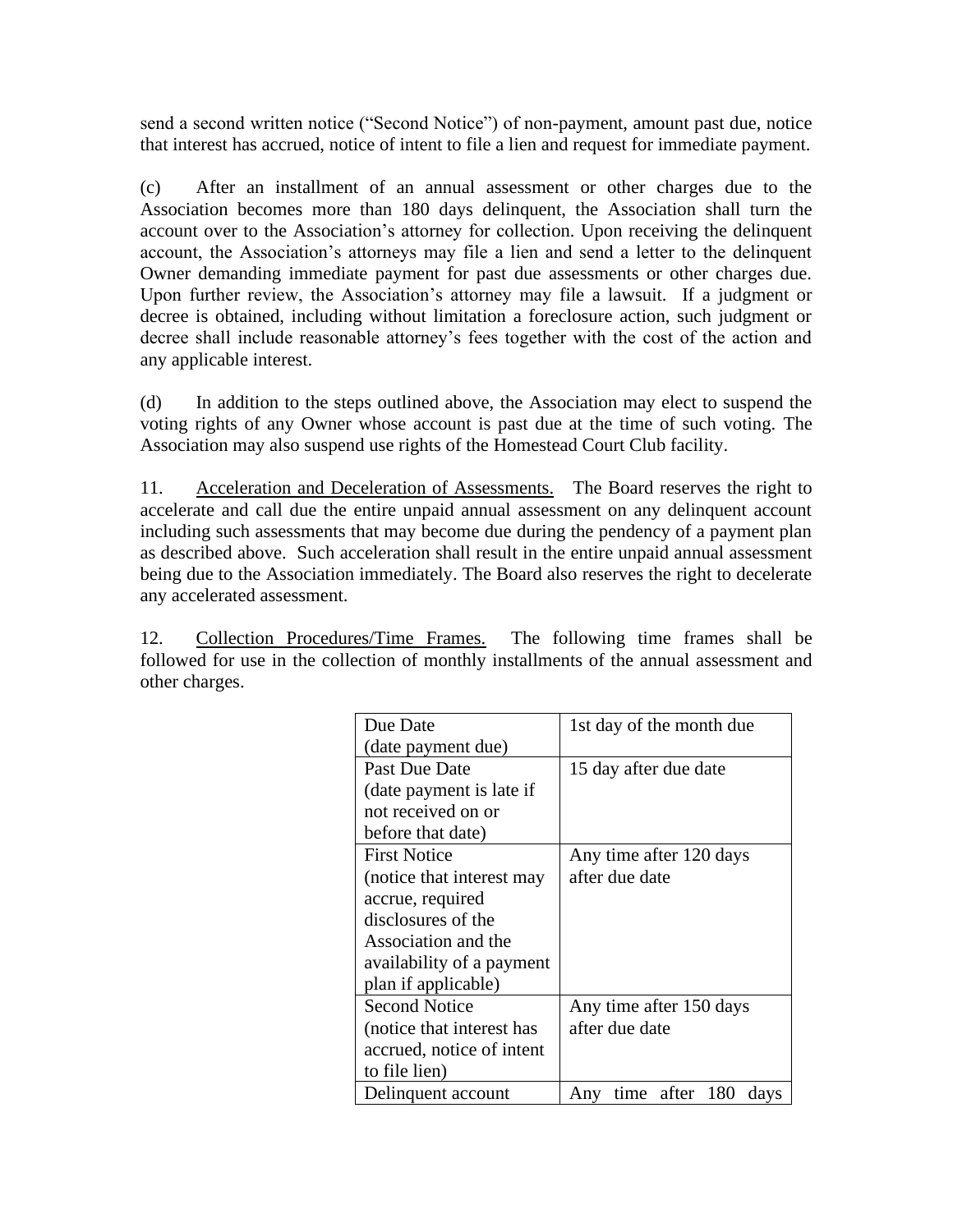| turned over to          | after due date |
|-------------------------|----------------|
| Association's attorney; |                |
| Lien filed; Demand      |                |
| letter sent to Owner.   |                |

The attorney is to consult with the Association as necessary to determine if payment has been arranged or what collection procedures are appropriate.

13. Certificate of Status of Assessment. The Association shall furnish to an Owner or such Owner's designee upon written request, first class postage prepaid, return receipt, to the Association's agent, a written statement setting forth the amount of unpaid assessments currently levied against such Owner's property for a fee as may be established by the Board. However, if the account has been turned over to the Association's attorney, such request may be handled through the attorney.

14. Bankruptcies and Foreclosures. Upon receipt of any notice of a bankruptcy filing by an Owner, or upon receipt of a notice of a foreclosure by any holder of an encumbrance against any unit within the Association, the Manger shall notify the Association's attorney of the same and turn the account over to the Association's attorney, if appropriate.

15. Use of Certified Mail/Regular Mail. In the event the Association shall cause a collection or demand letter or notices to be sent to a delinquent Owner by regular mail, the Association may also cause, but shall not be required to send, an additional copy of that letter or notice by certified mail.

16. Referral of Delinquent Accounts to Attorneys. Upon referral to the Association's attorney, the attorney shall take all appropriate action to collect the accounts referred. After an account has been referred to an attorney, the account shall remain with the attorney until the account is settled, has a zero balance or is written off. The attorney, in consultation with the Manager is authorized to take whatever action is necessary and determined to be in the best interests of the Association, including, but not limited to:

a. Filing of a suit against the delinquent Owner for a money judgment;

b. Instituting a judicial foreclosure action of the Association's lien, upon approval by the Association's Board of Directors;

c. Filing necessary claims, documents, and motions in bankruptcy court in order to protect the Association's interests;

d. File a court action seeking appointment of a receiver.

All payment plans involving accounts referred to an attorney for collection shall be set up and monitored through the attorney.

17. Appointment of a Receiver. The Association may seek the appointment of a receiver if an owner becomes delinquent in the payment of assessments pursuant to the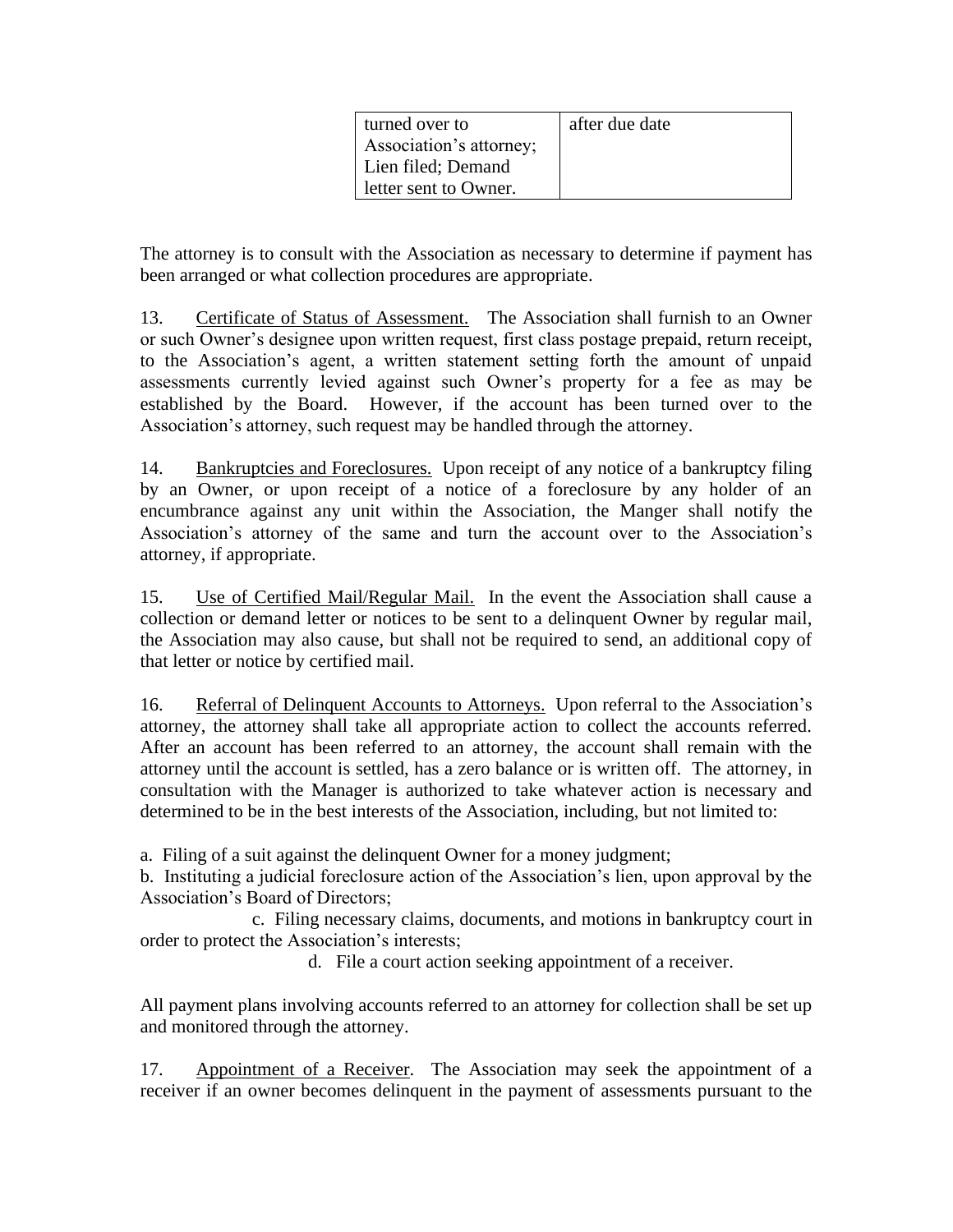Declaration and Colorado law. A receiver is a disinterested person, appointed by the court who manages the rental of the property, collects the rent and disburses the rents according to the court's order. The purpose of a receivership for the Association is to: obtain payment of current assessments, reduce past due assessments; and prevent the waste and deterioration of the property

18. Judicial Foreclosure. The Association may choose to foreclose on its lien in lieu of or in addition to suing an Owner for a money judgment. The purpose of foreclosing is to obtain payment of all assessments owing in situations where either a money judgment lawsuit has been or is likely to be unsuccessful or other circumstances favor such action. The Association shall consider individually each recommendation for a foreclosure and may only approve a foreclosure action after the delinquency equals or exceeds six months of common expenses assessments based on a periodic budget adopted by the Association. Such foreclosure shall be approved by a resolution in form and substance as is attached hereto.

19. Waivers. The Association is hereby authorized to extend the time for the filing of lawsuits and liens, or to otherwise modify the procedures contained herein, as the Association shall determine appropriate under the circumstances.

20. Communication with Owners. All communication with a delinquent Owner shall be handled through the Association's attorney once a matter has been referred to the attorney. Neither the Manager nor any member of the Board of Directors shall discuss the collection of the account directly with an Owner after it has been turned over to the Association's attorney unless the attorney is present or has consented to the contact.

21. Communication by Owners. Owners may communicate with the Association in any manner they choose including email, text, fax, phone or in writing, when available. However, in doing so, the owner acknowledges that the Association and/or its agents may communicate via the same method unless otherwise advised.

22. Defenses. Failure of the Association to comply with any provision in this Policy shall not be deemed a defense to payment of assessment fees or other charges, late charges, return check charges, attorney fees and/or costs as described and imposed by this Policy.

23. Credit Report. In the event an Owner becomes delinquent in the payment of assessments pursuant to the Declaration and Colorado law, the Owner acknowledges and agrees that the Association may cause a credit report to be pulled via an agent, in order to facilitate the collection of unpaid assessments.

24. Definitions. Unless otherwise defined in this Resolution, initially capitalized or terms defined in the Declaration shall have the same meaning herein.